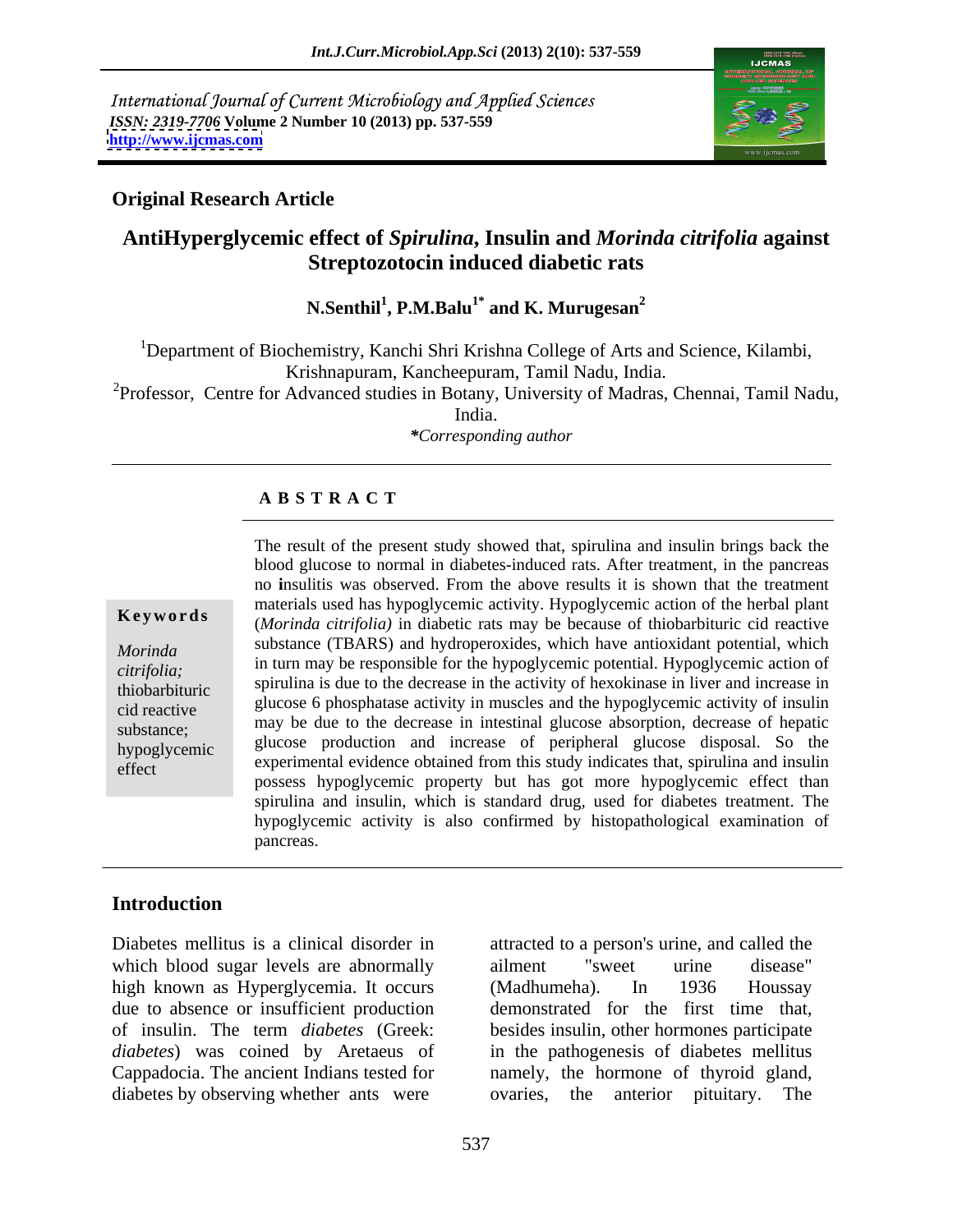discovery of excess sugar in the blood in Genetics diabetes mellitus belongs to Ambrosiani

Organization, at least 171 million people worldwide suffer from diabetes, or 2.8% of the population. Its incidence is Weight and growth increasing rapidly, and it is estimated that by 2030, this number will almost double. Increased height, weight and BMI The increase in incidence of diabetes in developing countries follows the trend of urbanization and lifestyle changes, perhaps **Lifestyle** most importantly a "Western-style" diet. The Centers for Disease Control has Habits related to improved welfare have termed the change an epidemic. Diabetes mellitus prevalence increases with age, and the numbers of older persons with diabetes are expected to grow as the Geography elderly population increases in number (Harris *et al.,* 1998). The greatest incidence of type I diabetes is discorey of excess sage in blok bood in Genetics<br>
(Kong 1998).<br>
(Kong 1998).<br>
(Kong 1998).<br>
(Kong 1998).<br> **Epidemiology** boom Mont Bealth boostnained which influence risk of<br>
for a slow-type of diabetes. The free of<br>
for a

Gestational diabetes mellitus

### **Type I diabetes**

Type1 diabetes, previously called insulin-<br>insulin-dependent diabetes mellitus dependent diabetes mellitus (IDDM) or  $\overline{N}$  (NIDDM) or adult-onset diabetes, juvenile-onset diabetes, accounts for approximately 5-10% of all diagnosed diagnosed cases of diabates. Once thought cases of diabetes (Cooke DW and to be an adult disease type II diabetes is

Known risk factors for type1 diabetes  $i$ nclude:  $2003$ ).

Anyone with a parent or sibling with type

(Kong ,1998). Approximately 20 different genes have **Epidemiology** developing type I diabetes. The most In 2000, according to the World Health located within the human leukocyte been identified which influence risk of intensively studied are several genes antigen (HLA) region of chromosome 6.

### **Weight and growth**

correlate with childhood onset diabetes.

### **Lifestyle**

been correlated with the incidence of childhood diabetes.

### **Geography**

**Types of diabetes mellitus** the estimated 480,000 children suffering Type I diabetes mellitus incidence is similar, reporting 23% of Type II diabetes mellitus global type I pediatric cases. observed in Southeast Asia where 24% of from type I diabetes are located. European incidence is similar, reporting 23% of

### **Type II diabetes**

Plotnick L, 2008).<br>
increasingly being diagnosed in children **Risk Factors for Type I diabetes** and adolescents and is rapidly becoming a and adolescents and is rapidly becoming a Type II diabetes, previously called noninsulin-dependent diabetes mellitus (NIDDM) or adult-onset diabetes, accounts for approximately 85-95% of all diagnosed cases of diabetes. Once thought to be an adult disease, type II diabetes is and adolescents and is rapidly becoming a global public health issue (Arlan Rosenbloom and Janet H Silverstein , 2003).

### **Family history Risk Factors for Type II diabetesWeight**

Increased weight contributes to the risk of diabetes. In particular, the increasing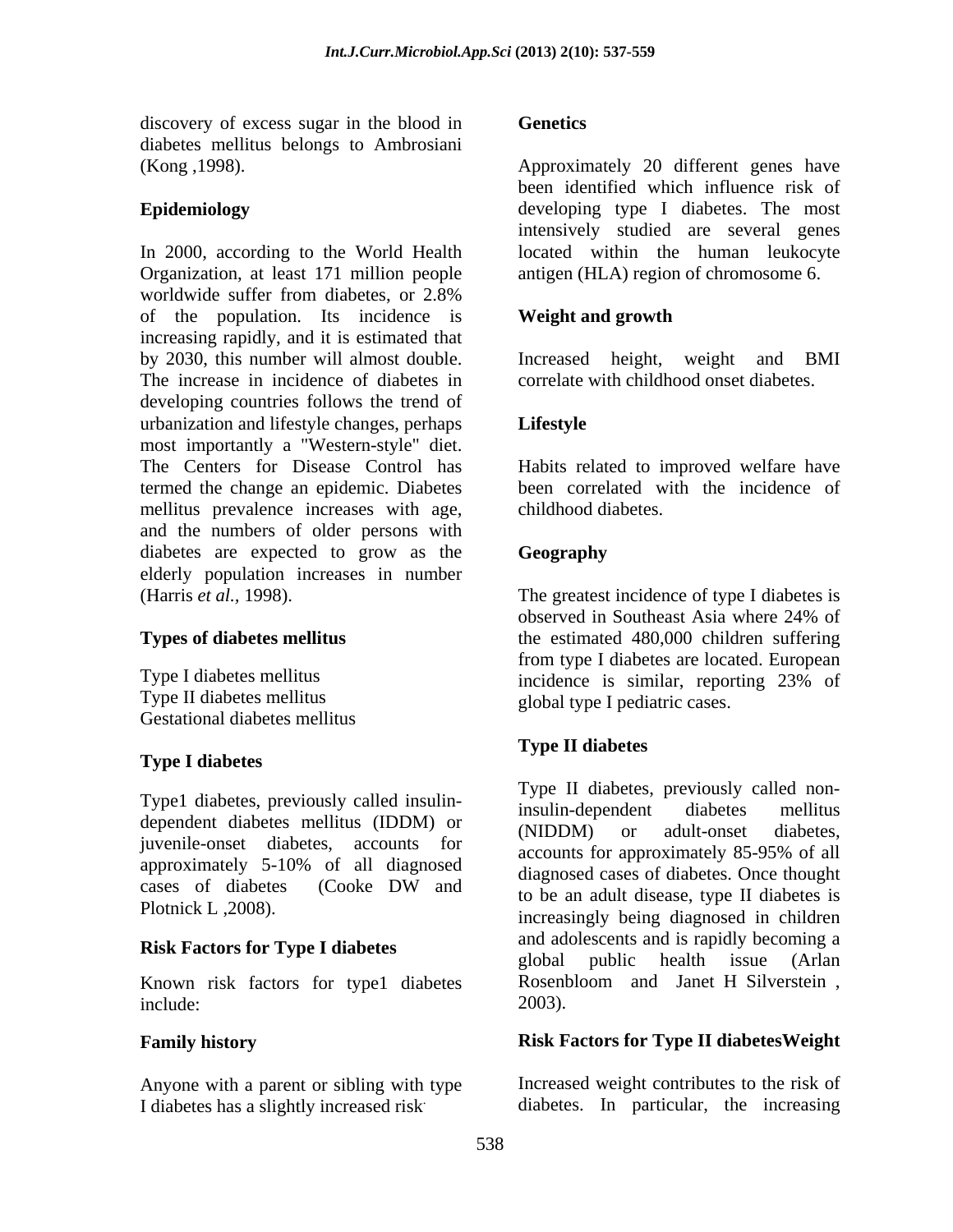a rise in the incidence of type II diabetes among children.

Although no major susceptibility genes 2003). have been identified, around 20 genetic variants are reportedly associated with type- II diabetes

Blacks, Hispanics, American Indians, and Asian Americans are more likely to develop type II diabetes. **Diabetic angiopathy** 

The risk of developing type II diabetes blood vessels, leading to coronary heart increases with age, especially after 45 disease (angina or heart attack), strokes, increases with age, especially after 45 years of age, but incidence is increasing and younger adults.

Gestational diabetes mellitus (GDM) is a glucose intolerance, which is first diagnosed during pregnancy. It appears with varying degrees of severity and can affect both the health of the mother and lead to retinal scarring and <u>retinal</u><br>her unborn child Lawrence J M *et* detachment, thus impairing vision her unborn child( Lawrence J M *et al.,*2005). (Tomkinson AJ and Jameson,1993).

# **Risk Factors for Gestational diabetes**

**Family history** of diabetes among first-

African-Americans, American Indians, Asian Americans, Hispanic/Latino, or

prevalence of childhood obesity has led to Pacific Islanders are more likely to develop gestational diabetes.

**Sedentary lifestyle from** other etiologies, including specific Inactivity and lack of exercise malnutrition, infections, and other **Family history Example 3** and the diagnosed cases of diabetes (Arlan and the diagnosed cases of diabetes (Arlan and the diagnosed cases of diabetes (Arlan and the diagnosed cases of diabetes (Arlan and the diagnosed cas Other diabetes TypesDiabetes resulting genetic conditions, surgery, drugs, malnutrition, infections, and other illnesses may account for 1-5% of all Rosenbloom and Janet H Silverstein, 2003).

### **Symptoms of diabetes mellitus**

**Race** Artherosclerosis Polyuria, Polydypsia, Polyphagia and Artherosclerosis and the set of the set of the set of the set of the set of the set of the set of the set of the set of the set of the set of the set of the set of the set of the set of the set of the set of the set of the

### **Complication of diabetes mellitus**

### **Diabetic angiopathy**

Age **Diabetes** accelerates hardening of the dramatically among children, adolescents, of lack of blood supply (Tomkinson and arteries (atherosclerosis) of the larger blood vessels, leading to coronary heart disease (angina or heart attack), strokes, and pain in the lower extremities because Jameson,1993).

### **Gestational diabetes Diabetic retinopathy**

Diseased small blood vessels in the back of the eye cause the leakage of protein and blood in the retina. . Spontaneous bleeding from the new and brittle blood vessels can lead to retinal scarring and retinal detachment, thus impairing vision

### **Diabetic nephropathy**

degree relatives urine. Later on, the kidneys lose their **Race** ability to cleanse and filter blood Diseased small blood vessels in the kidneys cause the leakage of protein in the (Tomkinson AJ and Jameson,1993).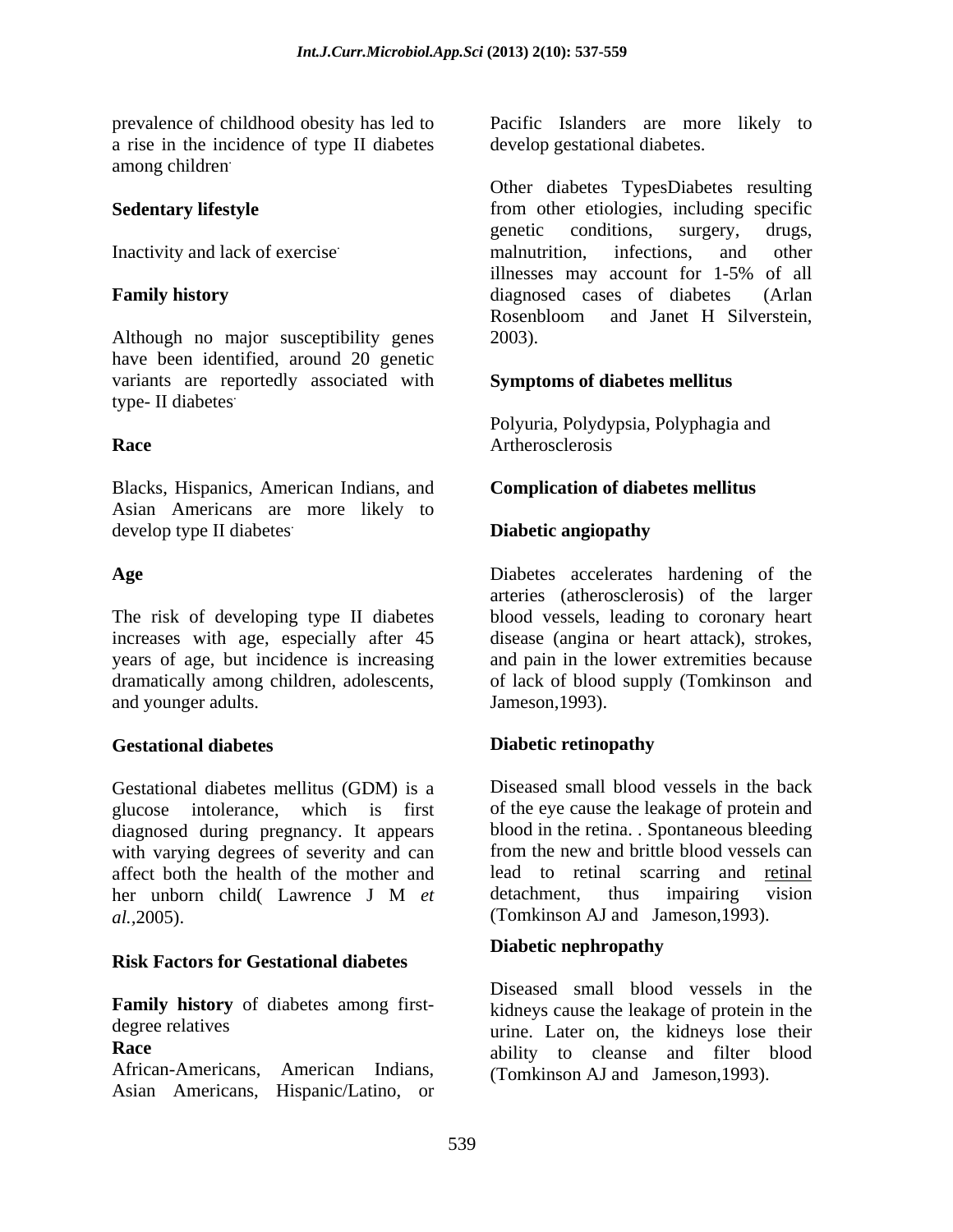### **Diabetic neuropathy**

The blood flow to the nerves is limited, Streptozotocin is one of the anticancer leaving the nerves without blood flow, and they get damaged or die as a result. Symptoms of diabetic nerve damage and Jameson,1993).

Insulin is secreted by groups of cells within the pancreas called islet cells. Insulin is a rather small protein, with a molecular weight of about 6000 Daltons. It is composed of two chains held together by disulfide bonds. Insulin is a rather surface of the structure of the contract of the contract of the contract of the contract of the contract of the contract of the contract of the contract of the contract of the contra small protein, with a molecular weight of about 6000 Daltons. It is composed of two chains held together by disulfide bonds**.**

Most cells of the body have insulin receptors, which bind the insulin, which is in the circulation. When a cell has insulin attached to its surface, the cell activates other receptors designed to absorb glucose (sugar) from the blood stream into the inside of the cell. Those who develop a deficiency of insulin must have it replaced via shots or pumps (type I diabetes). More commonly, people will develop insulin resistance (type II diabetes) rather than a true deficiency of insulin. In this case, the levels of insulin in the blood are similar or even a little higher than in people without diabetes. Many cells of people with type II diabetes respond sluggishly to the insulin they make and therefore their cells cannot absorb the sugar molecules well. This leads to blood sugar levels, which run higher than normal.(Harry *et al.*, 1997).

### **Streptozotocin**

include numbness, burning, and aching of damaging white blood cells) and interferes the feet and lower extremities (Tomkinson with the normal functioning of certain called alkylation agents. It is available in the U.S. under the brand name Zanosar. It suppresses the immune system (by organs and tissues.

### **Structure Structure**



Structure of streptozotocin by Netter (1997)

### **Mechanism of streptozotocin**

Streptozotocin (STZ) experimentally produces diabetes due to beta -cell death by the mechanism of DNA damage in rat's islets. Streptozotocin enters the B cell via glucose transporter (GLUT 2) and causes alkylation's of DNA. DNA damage induces activation of poly ADP ribosylation, a process that is more important for the diaetogenicity of streptozotocin than DNA damage itself. Poly ADP – ribosylation leads to depletion of cellular NAD<sup>+</sup> and ATP. Enhanced ATP dephosphorylation after streptozotocin treatment supplies a substrate for xanthine oxidase resulting in the formation of super oxide radicals. Consequently, hydrogen peroxide and hydroxyl radicals are also generated. Furthermore, streptozotocin liberates toxic amounts of nitric oxide that inhibits aconites activity and participates in DNA damage. As a result the streptozotocin action, B cells undergo the destruction by necrosis(Netter, 1997).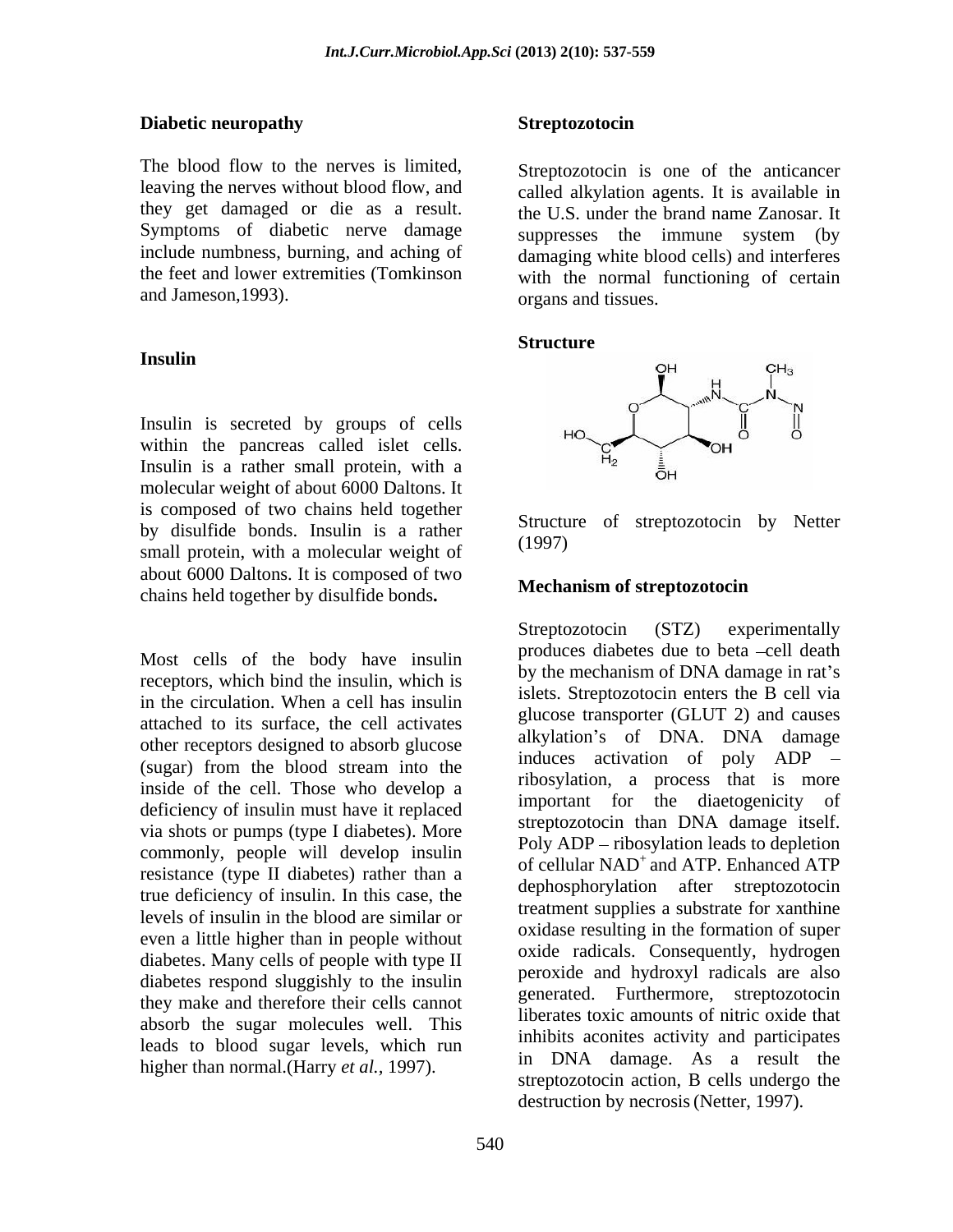

Structure of insulin by Webb RG (1999)

Insulin hydrochloride is a white to off white crystalline compound with a molecular formula of  $C_4H_{11}N_5$  HCl and a molecular weight of 165.63. Insulin hydrochloride is freely soluble in water and is practically insoluble in acetone, ether, and chloroform. The pKa of insulin is 12.4. The pH of a 1% aqueous solution of insulin hydrochloride is 6.68. Insulin type 2 diabetes (C.B Freed *et al.,* 2000).

Spirulina is a microscopic blue-green alga in the shape of a spiral coil, living both in sea and fresh water. Spirulina is the common name for human and animal food species of cyanobacteria: *Arthrospira platensis*, and *Arthrospira maxima.* Spirulina occurs naturally in tropical and subtropical lakes with high pH and high

It helps in strengthening the immune system, making the body produce more red and white cells as well as the cells, which kills viruses and germs, increasing antioxidant protection, since this super food helps fight free radicals responsible

**Insulin** for body aging process. Spirulina **Structure of insulin** detoxification (A. Layam and C. L. K. promotes body's natural cleansing and detoxification (A. Layam and C. L. K. Reddy, 2000)

### *Morinda citrifolia*

Noni plant belongs to Rubiaceae family.Its botanical name is Noni *Morinda citrifolia*.It is also known as Indian mulberry, Cheese fruit, and beach mulberry. Its natural habitat are volcanic terrains, lava - strewn coast. Noni fruit contains vit C, vit A, niacin, and Vit  $B_3$ ,alanine, glutamic acid, phenylalanine, leucine, isoleucine. It also contains phytochemicals such as lignans, flavonoid**,** iridoids, catechin, terpenoids, alkaloids, arthraquinones are the phytochemicals present ( Allen WH and London ,1873).

### **Free radicals and antioxidants**

activates AMPK in liver and muscle to an experience of numbers in the activates AMPK in liver and muscle to an expected value of slow the improve glucose and lipid metabolism in example of the same to our body. When our **Spirulina**<br>
can cause damage. Antioxidants act as supplements produced primarily from two  $\frac{1}{\alpha}$   $\frac{1}{\alpha}$   $\frac{1}{\alpha}$  and  $\frac{1}{\alpha}$  and  $\frac{1}{\alpha}$  animals concentrations. dismutase and various peroxidases. Low Antioxidants are substances or nutrients in our foods, which can prevent or slow the oxidative damage to our body. When our body cells use oxygen, they naturally produce free radicals (by-products), which "free radical scavengers" and hence prevent and repair damage done by these free radicals. Health problems such as heart disease, macular degeneration, diabetes, cancer etc are all contributed by oxidative damage. Plants and animals maintain complex systems of multiple types of antioxidants, such as glutathione, vitamin C, and vitamin E as well as enzymes such as catalase, superoxide dismutase and various peroxidases. Low levels of antioxidants, or inhibition of the antioxidant enzymes, cause oxidative stress and may damage or kill cells (Del Mastero ,1980)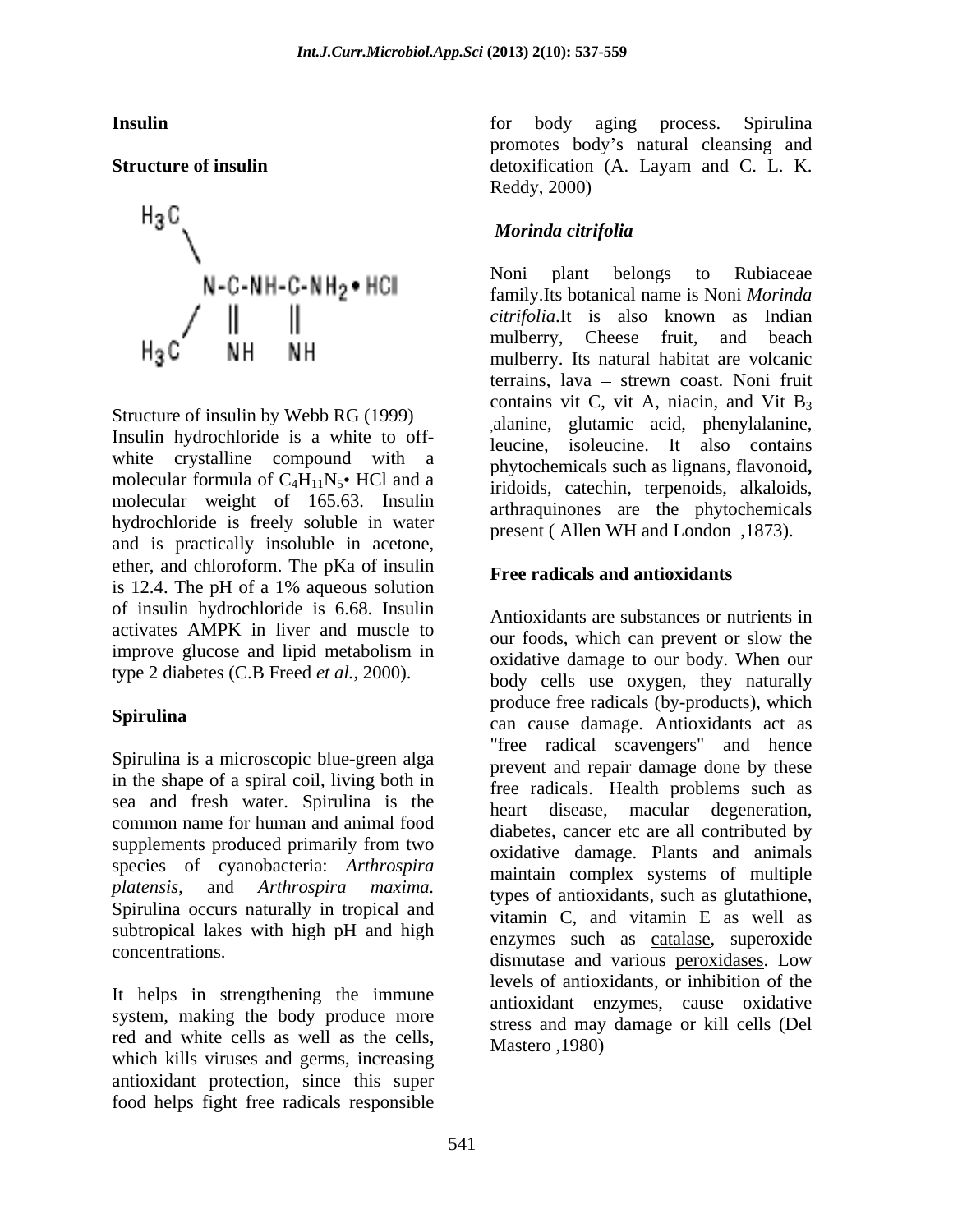Superoxide dismutases (SODs) are a class Animals are divided into 7 groups, each

Glutathione is a cysteine-containing laboratory conditions, and were fed with peptide found in most forms of aerobic life. In cells, glutathione is maintained in (Hindustan Lever Ltd., Bangalore, India) the reduced form by the enzyme glutathione reductase and in turn reduces experiments were designed and conducted other metabolites and enzyme systems, in accordance with the institutional animal such as ascorbate in the glutathione-<br>ethics committee. ascorbate cycle, gluthathione peroxidase and glutaredoxins, as well as reacting directly with oxidants (Clarkson,1995).<br>Catalases are enzymes that catalyse the The rats were kept in well-ventilated conversion of hydrogen peroxide to water house conditions (temperature: 28-31 and oxygen, using either an iron or degree C; photoperiod; 12hr natural light manganese cofactor (Clarkson P M ,1995). and 12hr dark; humidity; 50-55%). The

aqueous and methanolic extract of noni,

### **Materials and Methods**

### **Animals**

Adult male albino rat of Wistar strain weighing around 100 to 150gms were purchased from Tamilnadu Veterinary and

of closely related enzymes that catalyze group containing 6 animals. The animals the breakdown of the superoxide anion were kept in polypropylene cages (six in into oxygen and hydrogen peroxide. SOD each cage) at an ambient temperature of enzymes are present in almost all aerobic  $25 \pm 20^{\circ}$ C and 55-65% relative humidity. A cells and in extra cellular fluids (Clarkson  $12 \pm 1$ hr light and dark schedule was P M ,1995) maintained in the animal house till the animals were acclimatized to the commercially available rat chow and had free access to water. The ethics committee.

### **Animal handling**

**Aim and objectives** building and identified by an individual The aim and objective of the present study into six experimental groups (A,B, C, D, was to evaluate the hypoglycemic activity  $E, F\& G$ ). The body weights of the rat of spirulina, noni and insulin extract on were approximately 100 to 150 gms on the STZ induced diabetes mellitus rats, along day the experiment began. The rats were with antioxidant property of noni and kept in individual cages. The cages; cage spirulina in STZ induced rats. Both trays, food hoppers and water bottles were spirulina and aqueous extract of insulin were given free access to both food and was used *in vivo* test of hypoglycemic and tap water. There was no indication that antioxidant property. Histopathological any (non-nutrient) substance was present study of pancreatic cells was done. in the diet or in the drinking water that Supercoxide discussions of the such and the divided into 7 groups, each<br>value of closely related encytates University are divided into the such<br>the hypothetic encytation of the supercolution of the supercolution<br>of the su The rats were kept in well-ventilated animals were housed in a barbered unique tattoo on the head. The 42 animals used for this study were randomly divided sanitized at regular intervals. All animals influenced the effects of the test compound.

### **Chemical**

Streptozotocin **(**STZ) was purchased from Sigma Aldrich – Mumbai. About  $0.2g$  of STZ was dissolved in 1ml of water injected to the rats intraperitonially.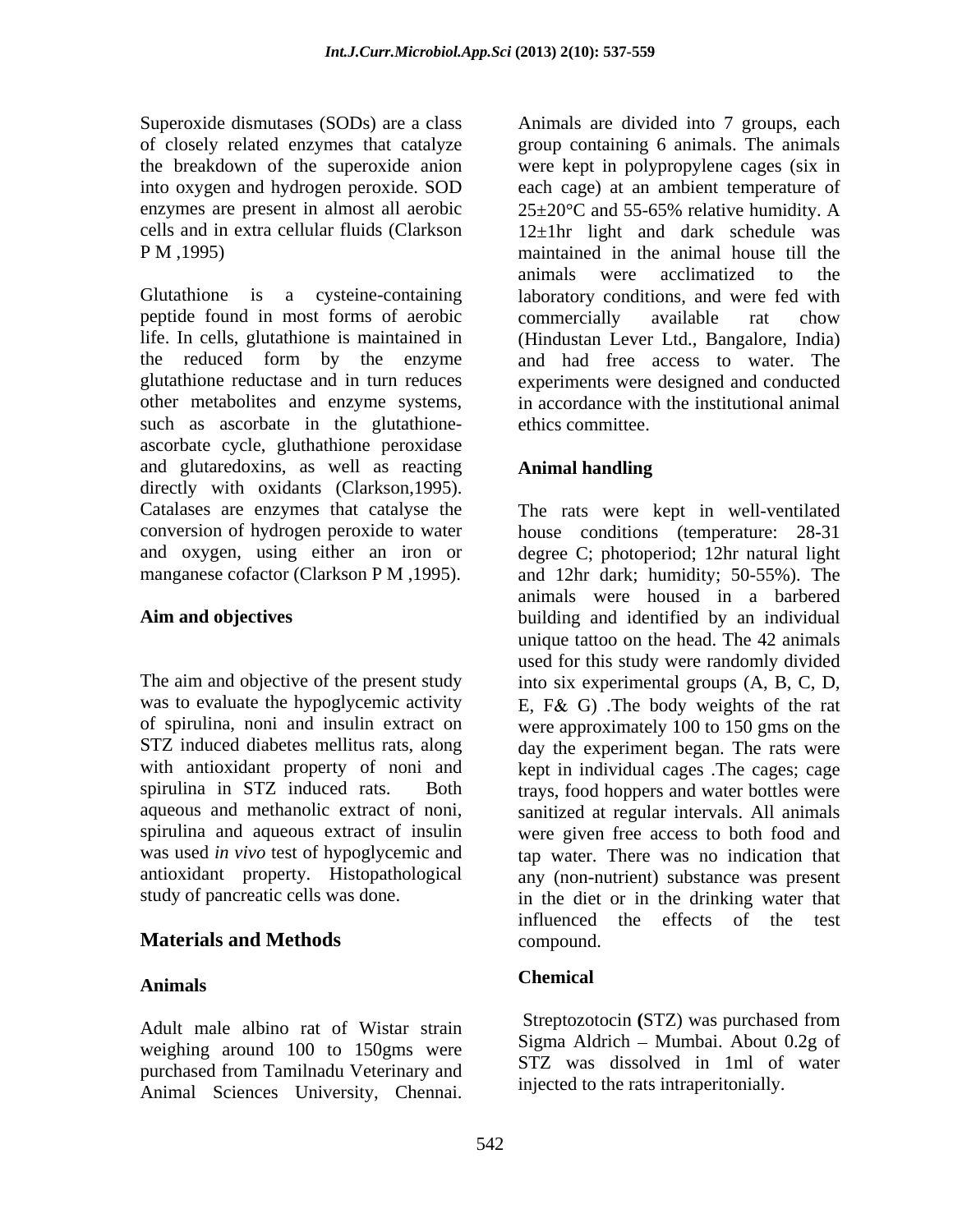### **Drug**

Insuline was purchased from Apollo medicals, Arcot. About 0.2g of insuline 42 rats were classified into seven groups was dissolved in 1ml of water and orally (6 animals/ group) and subjected to fed to the animal. treatments as follows:

liquid so got was evaporated to remove alcoholic portion. Finally, the powered 1ml of water and orally fed to the animals.

and the liquid to got was evaporated to diabetes, 3days during induction of

**Plant material remove** alcoholic portion. Finally the *Morinda citrifolia* fruit powder was powdered material (0.2g) so got was purchased from Health Indian Laboratory, dissolved in 1ml of water and orally fed to Chennai. the animals. the animals.

### **Spirulina Parameters**

Spirulina was purchased from Parry's The diagnosis was based on blood sugar, Chennai. insulin level, antioxidant and histopathological study.

### **Experimental design**

**Preparation of noni extract Group I:** Received 1ml distilled water /kg **Aqueous extract** 45 days and served as a control group. of body weight per day by oral gavages for

0.2g of noni powder was dissolved in 1ml STZ in a dose of 0.2g/kg body weight for of water and orally fed to the animals. 45 days and served as untreated diabetic **Group II:** Injected intraperitonially with group (UDG).

**Methanolic extract Group III:** Received noni aqueous extract Noni powder was dissolved in methanol body weight for 1 week before induction and subjected to Soxhelet method and the of diabetes, 3 days during the induction of alone, orally in a daily dose 0.2g/kg of diabetes and continued for 5 weeks and served as noni-treated group.

material (0.2g) so got was dissolved in **Group IV:** Received noni methanol **Preparation of spirulina extract** induction of diabetes, 3 days during the **Aqueous extract** weeks and served as noni-treated group. extract alone, orally in a daily dose 0.2g/kg of body weight for 1 week before induction of diabetes and continued for 5

0.2g of Spirulina powder was dissolved in extract orally in a dose of 0.2g/kg of body 1ml of distilled water and orally fed to the weight for 1week before induction of animals. diabetes, 3days during induction of **Methanolic extract** served as spirullina treated diabetic group. **Group V:** Received spirulina aqueous diabetes and continued for 5 weeks and

Spirulina powder was dissolved in extract orally in a dose of 0.2g/kg of body methanol and subjected to Soxhlet method weight for 1week before induction of **Group IV:** Received spirulina methanol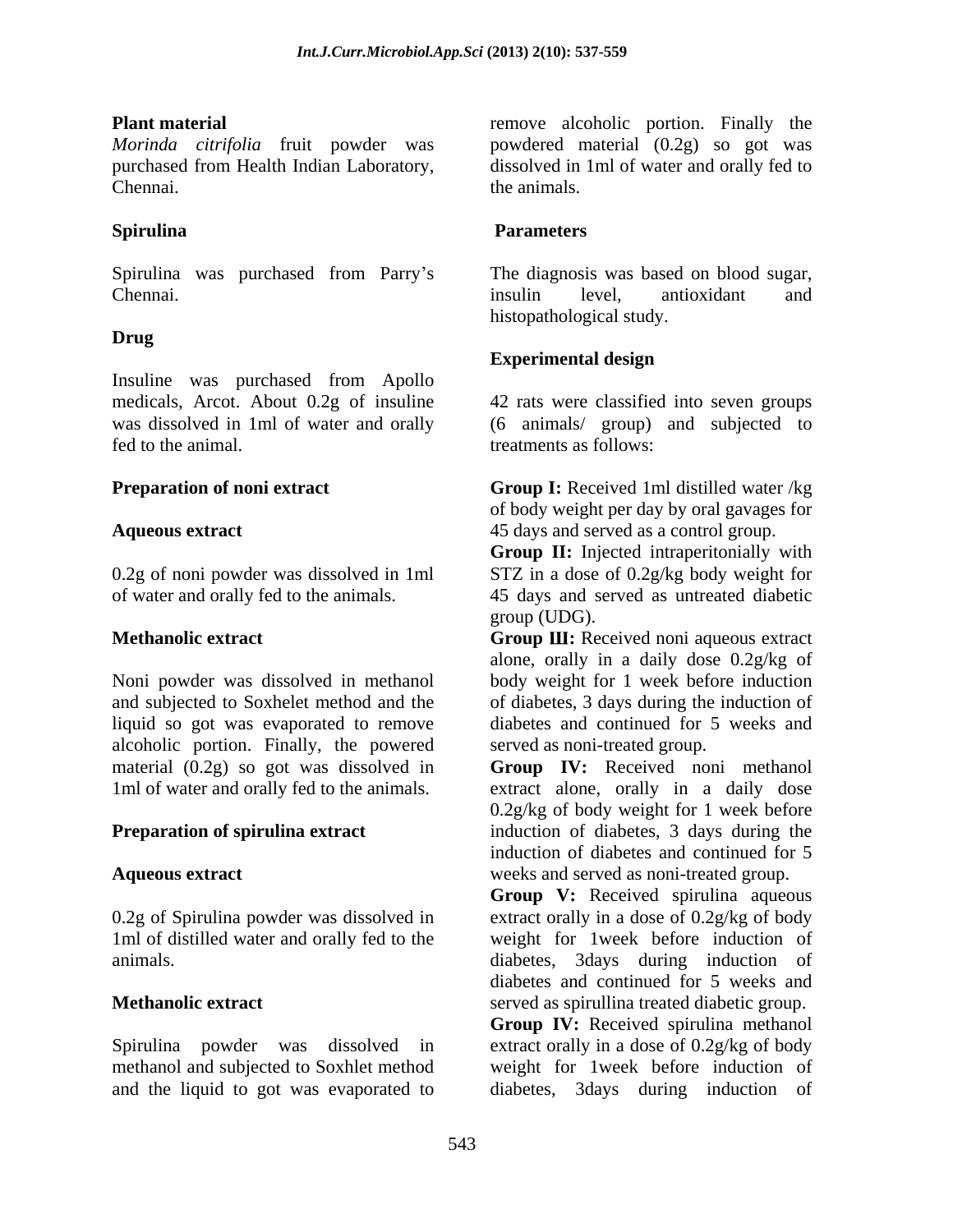subjects were collected before and after [Incubate micro plate at room temperature from the animals and subjected to absorbance at A  $_{450nm}$  and subtract A<sub>630nm</sub>

temperature before using the test. Undiluted serum sample was used in this method. 3 sets of test tubes marked as blank  $(B)$ , Standard  $(S)$  and test  $(T)$  were taken. 0.1ml of serum sample was taken in the  $T$  then 0.1ml of glucose was added in standard (S) tube, followed by 5.0 ml

Reading of unknown (T) X Concentration of standard X 1OO

Reading of known (S) X Volume of test

diabetes and continued for 5 weeks and Affix the antibody-coated microplate served as spirullina treated diabetic group. module on the frame. Dispense 95µl **Group VII:** Injected with aqueous extract sample diluent per well. Pipette 5µl of the of insulin, in a dose of 0.2g/kg of body sample (or working rat insulin standard**\*\***) weight for 1 week before induction of to the well. Incubate the micro plate for 2 diabetes, 3 days during induction of hours at 4°C. Wash the well five times diabetes and continued for 5 weeks and with washing buffer. Dispense 100µl antiserved as insulin treated diabetic group. insulin enzyme conjugate per well. Sample collection **Incubate** micro plate for 30 minutes at The venous blood samples were drawn for times with washing buffer. Dispense all the rats. Blood samples from fasting 100µl enzyme substrate solution per well. treatment. The serum was separated and while avoiding exposure to light. Stop the the biochemical parameters where reaction by adding 100µl enzyme reaction estimated. Even pancreas was excised stop solution per well. Measure the histopathological and antioxidants values within 30 minutes. Calculate the rat analysis. insulin concentration using the standard **Test for glucose (Orthotoluidine** 300µl of wash buffer. Aspirate the wells **method)**  completely so all-excess solution is All the reagents were brought to the room different for both low and high range room temperature. Wash each well seven Incubate micro plate at room temperature absorbance at A  $_{450nm}$  and subtract  $A_{630nm}$ curve. Each well should be washed with removed. Preparation of standards is assay.

### **Antioxidant analysis**

### **Experimental Procedure**

reagent was added in the test tubes. Then a randomly divided into five groups of six the tubes were mixed well and kept in animals each. Animals in first group boiling water bath for 10 minutes. The served as control and received vehicle, the intensity of the colour developed was read second group received Vitamin C at the at 620-650nm. dose of 3mg/kg body weight and used as **Calculation Calculation received** A and B (noni & spirulina) at the For antioxidant activity rats were standard. Groups III, IV, V and VI doses of 0.5, 1.0, 1.5 and 2.0 ml/100g for 20 days. All the treatments were administered orally.

### **Determination of lipid peroxidation**

(T) Lipid per oxidation was measured by the thiobarbituric acid (TBA) reaction method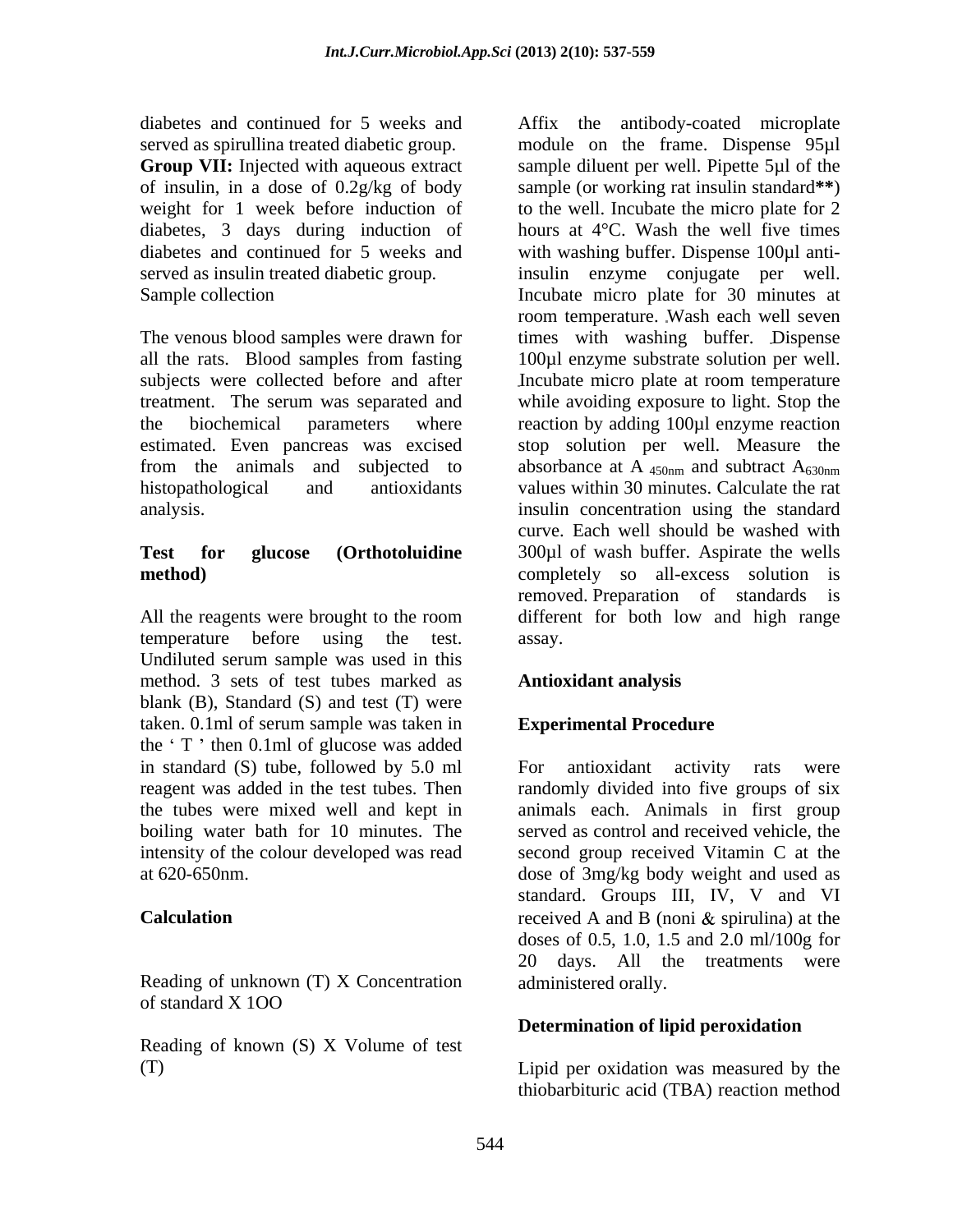of Breton. In brief, samples were mixed present in glutathione forms a colored with TBA reagent consisting of 0.375% complex with DTNB, which was TBA and 15% trichloroacetic acid in0.25N measured calorimetrically at 412 nm. The hydrochloric acid. The reaction mixtures amount of glutathione was determined were placed in boiling water bath for 30 min and centrifuged at 1811g for 15 min. 13600/m/cm and expressed in terms of The absorbance of the supernatant was  $\mu$ mol/mg of protein. measured at 535 nm. MDA, a measure of lipid peroxidation, was calculated using an **Statistical analysis** extinction coefficient of  $1.56x10^5$  / Mcm.  $5/\text{M}_{\odot}$ **/** Mcm. The results were expressed as nM/mg All the data were statistically evaluated protein. and the significance calculated using

### **Determination of Catalase activity**

Catalase activity was measured according to the method of Aebi. One unit of catalase nm for 1 min. The enzyme activity was fixed for 48hrs in 10% formosaline were expressed as U/mg protein. The processed for paraffine embedding

# **Determination of Super oxide dismutase**

Estimation of SOD was done by microscope. Histopathological findings autoxidation of hydroxylamine at pH 10.2, were graded for degree of pancreatic cell which was accompanied by reduction of damage. NBT, and the nitrite produced in the presence of EDTA was detected Steps calorimetrically. One enzymatic unit of SOD is the amount in the form of proteins present in 100 µl of 10% liver homogenate The basic steps of specimen processing required to inhibit the reduction of 24mM NBT by 50% and is expressed as units per milligram of protein. 1. Fixing

### **Determination of Glutathione activity** 3. Microtomy

Glutathione was estimated using Ellman's 5. Mounting reagent (5, 5¢- dithiobis- (2-nitrobenzoic acid) [DTNB]). The sulphydryl groups

complex with DTNB, which was using its molar extinction coefficient of mol/mg of protein.

### **Statistical analysis**

student's t ' test. All the results were expressed as mean ±S.D.

### **Histopathological analysis**

was defined as a amount of enzymes After 45 days of treatment, the animals required to decompose 1mM of  $H_2O_2$ . The were killed by cervical dislocation. The reaction was initiated by the addition of pancreas was quickly removed, washed in 1.0 ml of freshly prepared 20nM  $H_2O_2$ . ice cold, isotonic saline and blotted<br>The rate of decomposition of H2O2 was individually on ash-free filter paper and measured spectrophotometrically at 240 organ weight was measured. Organ slices **activity** Haemotoxylin and eosin were evaluated were killed by cervical dislocation. The ice cold, isotonic saline and blotted individually on ash-free filter paper and fixed for 48hrs in 10% formosaline were processed for paraffin embedding following the standard micro technique sections (5 mm) of organs stained with for histopathological changes under a light damage. **Example 20** and the set of the set of the set of the set of the set of the set of the set of the set of the set of the set of the set of the set of the set of the set of the set of the set of the set of the set of

### **Steps**

include:

- 1. Fixing
- 2. Embedding
- 3. Microtomy
- 4. Staining
- 5. Mounting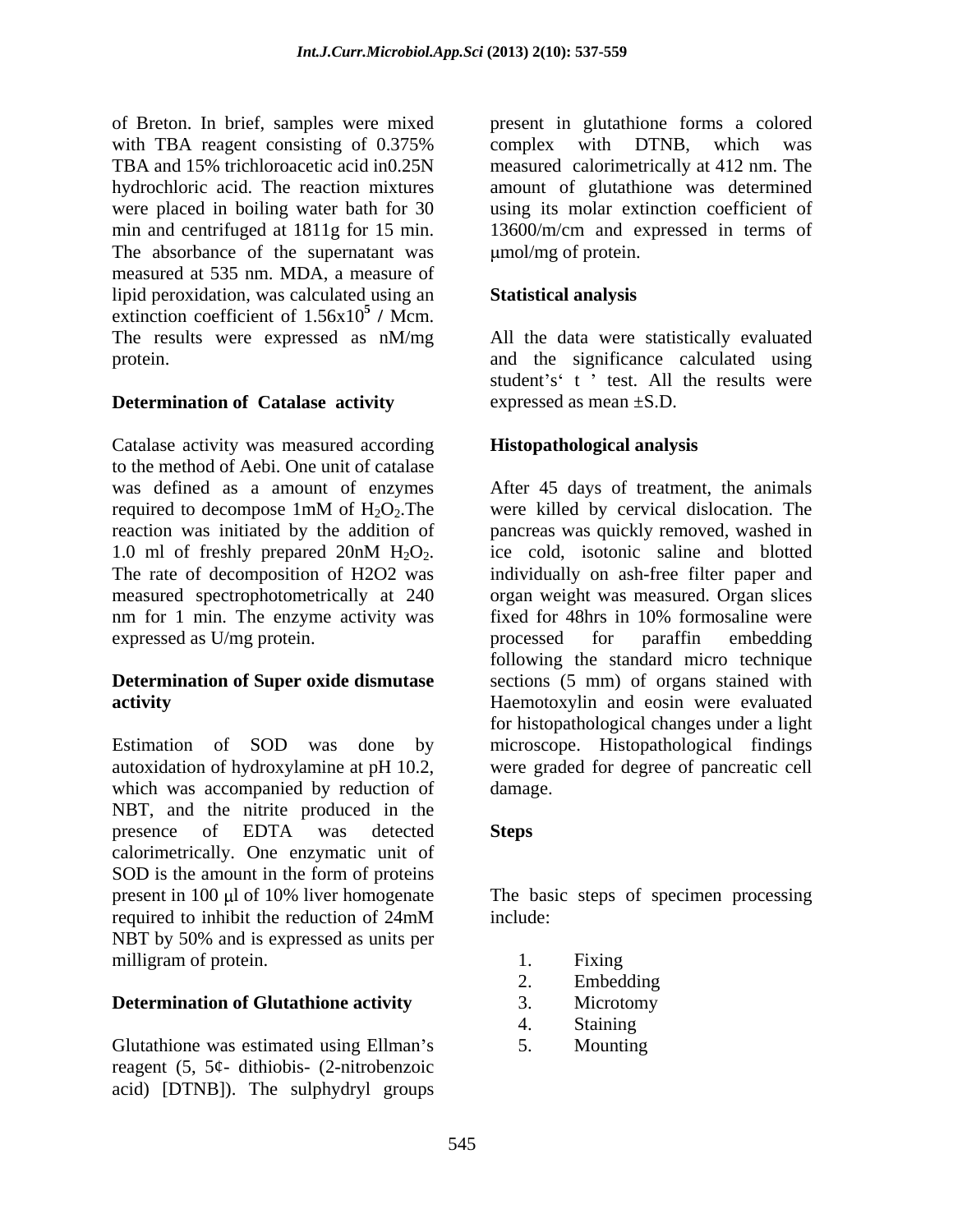### **Specimen Cleaning Cleaning**

Pancreas of the experimental animals of

Fixation is a process by which the cells of tissue and its components are fixed in physical and partly in the chemical state. It is the process of killing and hardening subsequent processing fluid. The subsequent processing fluid. The subsequent processing fluid.

It is carried out by immersion of tissue in tissues and that will set into firm

The fixative used is aldehyde fixative: infiltration. 10% buffered formalin 10ml commercial formaldehyde, **Infiltration** 6.5g disodium hydrogen phosphates

### **Tissue processing**

Tissue when satisfactory fixed, it is to be xylene containing the processed tissue and processed for further, various procedures each tissue is allowed to dissolve, and such as dehydration, clearing, infiltration and embedding.

### **Dehydration**

thoroughly over night with tap water and In this process-graded dehydration 30%,<br>50%, 70%, 90% of absolute alcohol was accordingly and stored in large bottles, out for 5-10 minutes.

### **Cleaning**

each set was taken. of the tissue is done using xylene. This is a **Procedure Exercise 2.1 and Separate 2.1 and Separate 2.1 and Separate 2.1 and 2.1 and 2.1 and 2.1 and 2.1 and 2.1 and 2.1 and 2.1 and 2.1 and 2.1 and 2.1 and 2.1 and 2.1 and 2.1 and 2.1 and 2.1 and 2.1 and 2.1 and 2.1 a Fixation into them.** Dehydrated tissues were first After absolute alcohol treatment cleaning good clearing agent, which brings about and speeds up the infiltration of paraffin treated with alcohol,xylene (1:1 ratio) and then with 2 stains of xylene.

### **Infiltration and embedding**

the tissue so as to withstand the This process involves the impregnation of the fixative (a chemical substance) to consistency to allow cutting of suitable prevent autolysis and bacterial attack. thin section. Paraffin wax is the most tissues with a medium that will fill all natural cavities, spaces and interstices of tissues and that will set into firm routinely used for embedding and infiltration.

### **Infiltration**

### **Cold Infiltration**

In this step powdered paraffin is added to made to saturate by mixing it well.

### **Hot Infiltration**

After fixation the tissues were washed melt in a wax-embedding chamber then dehydrated. Dehydration is a stepwise 1, 2, and 3 are used to give these changes process to remove water from the tissue. <br>
of the tissue in molten wax. Precaution 50%, 70%, 90% of absolute alcohol was used as grades. These grades are prepared are present which may be distinguished by which constitute the stock. Care should be colours when stained in 2 or 3 different taken to see that the tissues were carried types of stains during differential staining.For hot infiltration the paraffin is made to maintained at 60ºC. three chambers named of the tissue in molten wax. Precaution was taken not to char the tissue. Hot infiltration at each charge of components their ability to retain dyes of contrasting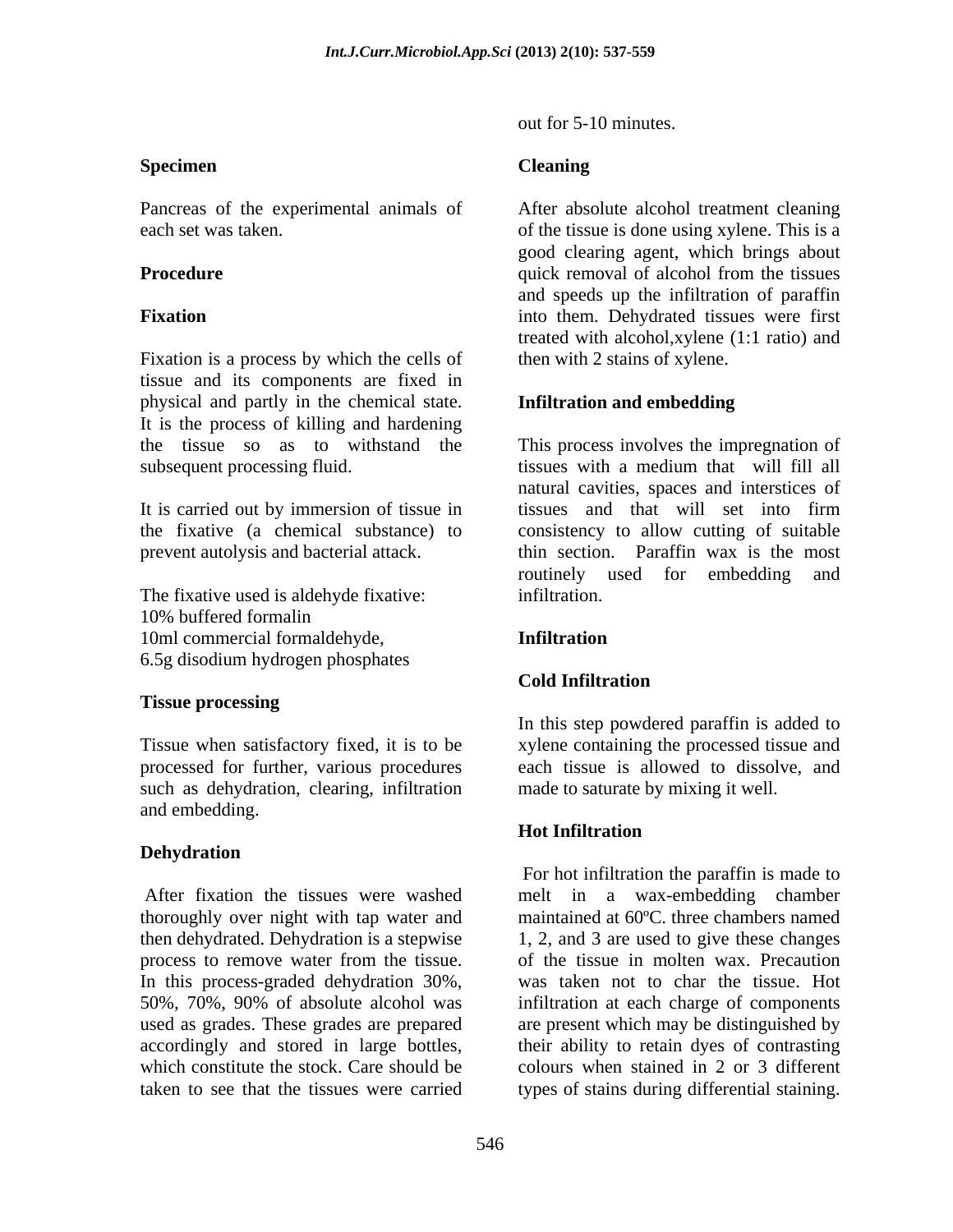cells at cytochemical or histochemical nucleus and the cytoplasm. Iabel.

Pour paraffin wax in the aluminum tray to A microtome is an instrument specially about 1-2cm heights. Cssheck the designed to cut very thin section of tissue. temperature immediately (56 $\textdegree$ C - 60 $\textdegree$ C). The microtome used for section cutting is Embed the tissue in the wax down verse Rotatory microtome. It is more with the distance of 0.5cm around each convenient for cutting serial section. Set tissue and the specific labels also the microtome adjustment screws for the embedded respectively below the tissue. desired thickness (normally 4-6m Kept in room temperature for 10 minutes thickness). Block is removed from ice, and immerse in water sink. The paraffin clamped firmly in the object holderof the wax becomes hard. Then cut the wax microtome. Keep the knife holder and containing tissue slice with its specific clamp it firmly. Object holder is moved label. manually until the surface of wax just

Tissues completely dehydrated, cleared is to be impregnated with paraffin by immersion in succession of molten wax bath achieved by agitation. Hand The staining procedure carried out here is processing 3-6 hrs for 3 changes. The term embedding media designates all materials used in histology infiltrate support and encloses specimens, which are subsequently cut into thin sections. Paraffin wax remains popular due to the ease with which large number of tissue blocks may be processed in comparatively

When specifically desired to study the and immerse in water sink. The paraffin levels the common dyes differentiate the containing tissue slice with its specific wax becomes hard. Then cut the wax label. **If** the contract of the contract of the contract of the contract of the contract of the contract of the contract of the contract of the contract of the contract of the contract of the contract of the contract of th

### **Processing Microtomy Microtomy Microtomy**

**Emedding Emedding Emedding Emedding Emedding Emedding Emergency Emerged Emergency Emerged Emerged Emerged Emerged Emerged Emerged Emerged Emerged Emerged Emerged Emerged Emerged E** Rotatory microtome. It is more desired thickness (normally 4-6m thickness). Block is removed from ice, touches the knife-edge. Avoid too much start sectioning by moving it gently.

### **Staining**

Haematoxylin and Eosin stain.

| which<br>are<br>specimens,<br>subsequently cut into thin sections.                                              | Solution                          | <b>Process</b>          |
|-----------------------------------------------------------------------------------------------------------------|-----------------------------------|-------------------------|
| Paraffin wax remains popular due to the                                                                         | Xylene I                          | 5 minutes               |
| ease with which large number of tissue<br>blocks may be processed in comparatively                              | Xylene II                         | 5 minutes               |
|                                                                                                                 | Absolute alcohol                  | 2 dips                  |
|                                                                                                                 | 90% alcohol                       | $2 \text{ dip}$         |
|                                                                                                                 | 70% alcohol                       | 2 dips                  |
| Pour paraffin wax in the aluminum tray to                                                                       | Running tap water                 | 2 dips                  |
|                                                                                                                 | Primary<br>hematoxylin            | stain<br>5 minutes      |
| temperature immediately $(56^{\circ}\text{C} - 60^{\circ}\text{C})$ .<br>Embed the tissue in the wax down verse | Running tap water                 | 5-10 minutes            |
|                                                                                                                 | 1% acid alcohol                   | 5minutes2<br>quick dips |
|                                                                                                                 | Running tap water                 | 5 minutes               |
| embedded respectively below the tissue.<br>Kept in room temperature for 10 minutes                              | Saturated<br>lithium<br>carbonate | 15 seconds              |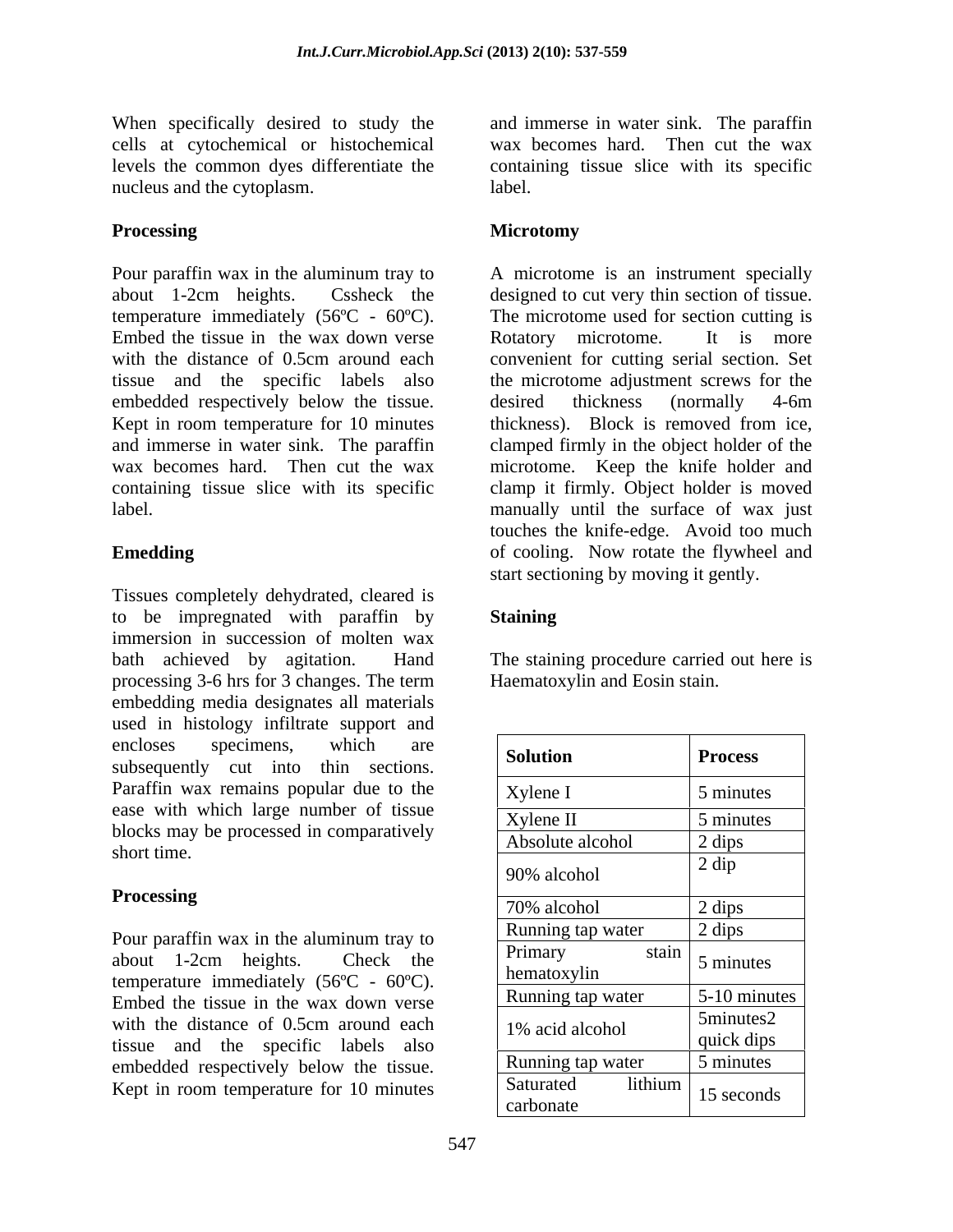| Running tap water   | 5 minutes        | streptozotocin-induced diabetic rats as                    |  |
|---------------------|------------------|------------------------------------------------------------|--|
| 70% alcohol         | $2 \text{ dips}$ | evident from changes in serum glucose                      |  |
| 90% alcohol         | 2 dips           | and insulin level.                                         |  |
| 1% alcoholic eosin  | $15 - 30$        |                                                            |  |
|                     | seconds          | Fig. 5 shows that the aqueous extract of                   |  |
| Absolute alcohol I  | $2 \text{ dips}$ | insulin exhibit antidiabetic property in                   |  |
| Absolute alcohol II | 2 dips           | streptozotocin-induced rats as evident                     |  |
| Xylene I            | 2 minutes        | from changes in serum glucose and insulin                  |  |
| Xylene II           | 2 minutes        | level.                                                     |  |
| Xylene III          | <b>2minutes</b>  | $\Gamma'$ $\ell$ 1 d $\Gamma'$ $\ell$ $\ell$ $\ell$ $\ell$ |  |

Gam dammer or synthetic mounting medium DPX (Distrene dibutyl phthalate xylene) is used. After mounting the slides are viewed under light or electron microscope for the identification of tissue damage due to toxicity. The contract of the contract of the supercentricity.

### **Results and Discussion**

Streptozotocin causes selective destruction of cells of islets of pancreas and brings an increase in blood glucose levels. It is evident from the present investigation that streptozotocin administration at the dose of 200mg/kg albino rats.

Fig 1 shows the normal serum glucose and<br>
Pancreas histology insulin level due to the normal functioning

Fig 2 shows the increase in blood sugar

antidiabetic and antioxidant property in streptozotocin-induced diabetic rats as evident from changes in serum glucose

Fig 4 shows both the aqueous and methanolic extract of spirulina exhibits antidiabetic and antioxidant property in

Running tap water  $\begin{array}{|c|c|c|c|c|} \hline 5 \text{ minutes} & \text{streptozotocin-induced diabetic rats as} \hline \end{array}$ 70% alcohol 2 dips evident from changes in serum glucose and insulin level.

seconds Fig 5 shows that the aqueous extract of Absolute alcohol I 2 dips insulin exhibit antidiabetic property in Absolute alcohol II 2 dips streptozotocin-induced rats as evident Xylene I 2 minutes from changes in serum glucose and insulin level.

**Mounting** and the superoxide distinuities and the state of the superoxide distinuities and the state of the state of the state of the state of the state of the state of the state of the state of the state of the state of Fig 6 shows the effect of noni extract on Superoxide dismutase and lipid peroxidase.

> Fig 7 shows the effect of noni on Catalase and Glutathione.

Fig 8 shows the effect of spirulina extract on Superoxide dismutase and lipid peroxidase.

Fig 9 shows the effect of spirulina extract on Catalase and Glutathione.

Thus, it is interesting to note that Noni, Spirulina (algae) and insulin could control the blood glucose and insulin level to normal and also has got antioxidant activity.

### **Pancreas histology**

of pancreas. Histology of the islets of Langerhans of and insulin level after STZ induction.<br>acini with draining ductules .The Fig3 shows the both aqueous and endocrine component was found as methanolic extract of noni exhibit<br>the exocrine pancreas exhibiting no<br>extidiologies and entimidant approach in level and insulin level. tissue composed of acini with draining normal control rats showed predominant exocrine pancreatic tissue composed of acini with draining ductules .The endocrine component was found as scattered nodules within the substance of pathological changes. However, in the group II diabetic animals**,** the sections revealed predominant exocrine pancreatic ductules. The endocrine component was found as scattered nodules within the substance of the exocrine pancreas relating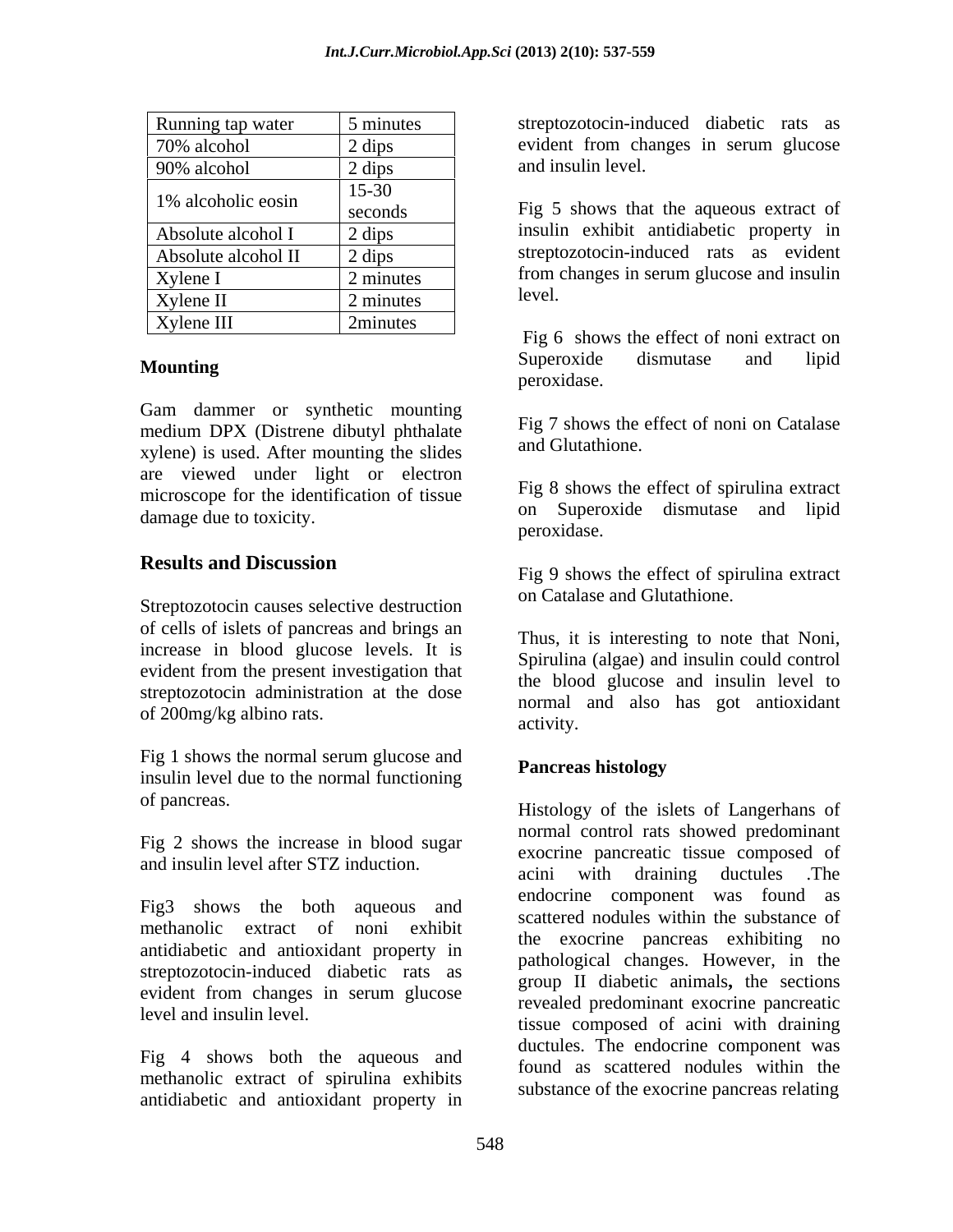### *Int.J.Curr.Microbiol.App.Sci* **(2013) 2(10): 537-559**

## **Table.1** Glucose and insulin level in control rats

| $\sim$ $\sim$<br><b>Biochemical Analysis</b> | <b>Control</b>                                                         |
|----------------------------------------------|------------------------------------------------------------------------|
| Glucose $(mg)$                               | $\sim$<br>$\sim$ $\sim$ $\sim$<br>$\sim$<br>$3x + U$<br>$130 \pm 0.23$ |
| $'$ U/L<br>' Insulin                         | $\sim$ $\sim$ $\sim$<br>$\leftrightarrow$<br>$50 - 0.55$               |



### **Fig.1** Glucose and insulin level in control rats

**Table.2** Effect of STZ on blood glucose and insulin level

### **Fig. 2** Effect of STZ on blood glucose and insulin level

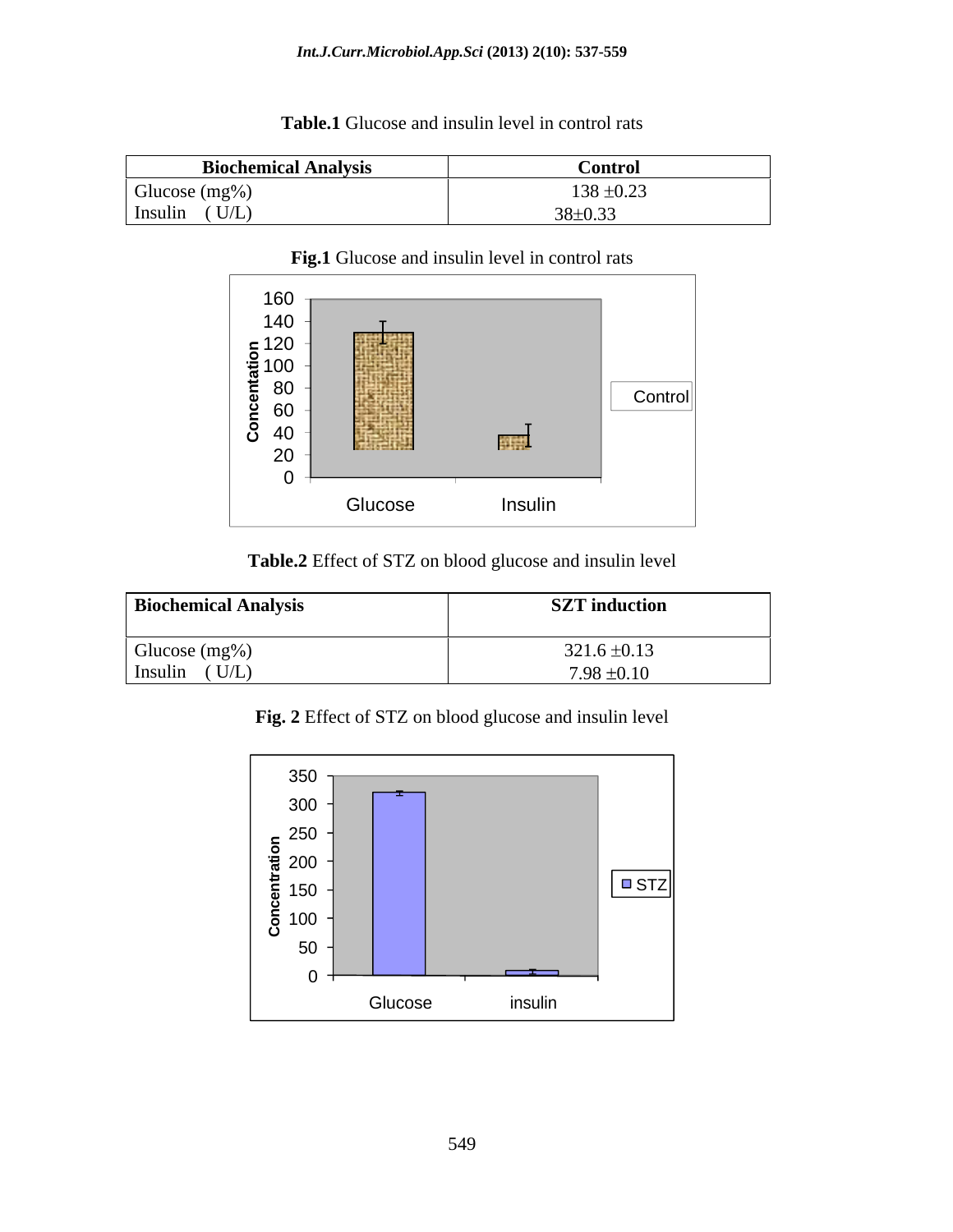**Table.3** Effect of noni extracts on blood glucose and insulin level Treatment

**Fig .3** Effect of noni extracts on blood glucose and insulin level Treatment



**Table.4** Effect of spirulina extracts on blood glucose and insulin level

| <b>Biochemical Analysis</b>        | Spirullina(aqueous<br>Spirullina (methanol<br>extract) Treatment<br>extract) Treatment |
|------------------------------------|----------------------------------------------------------------------------------------|
| $Glucose(mg\%)$<br>Insulin $(U/L)$ | 98.6<br>$14.3 \pm 0.96$<br>18.4<br>$16.8 \pm 1.02$                                     |

Fig.4 Effect of spirulina extracts on blood glucose and insulin level

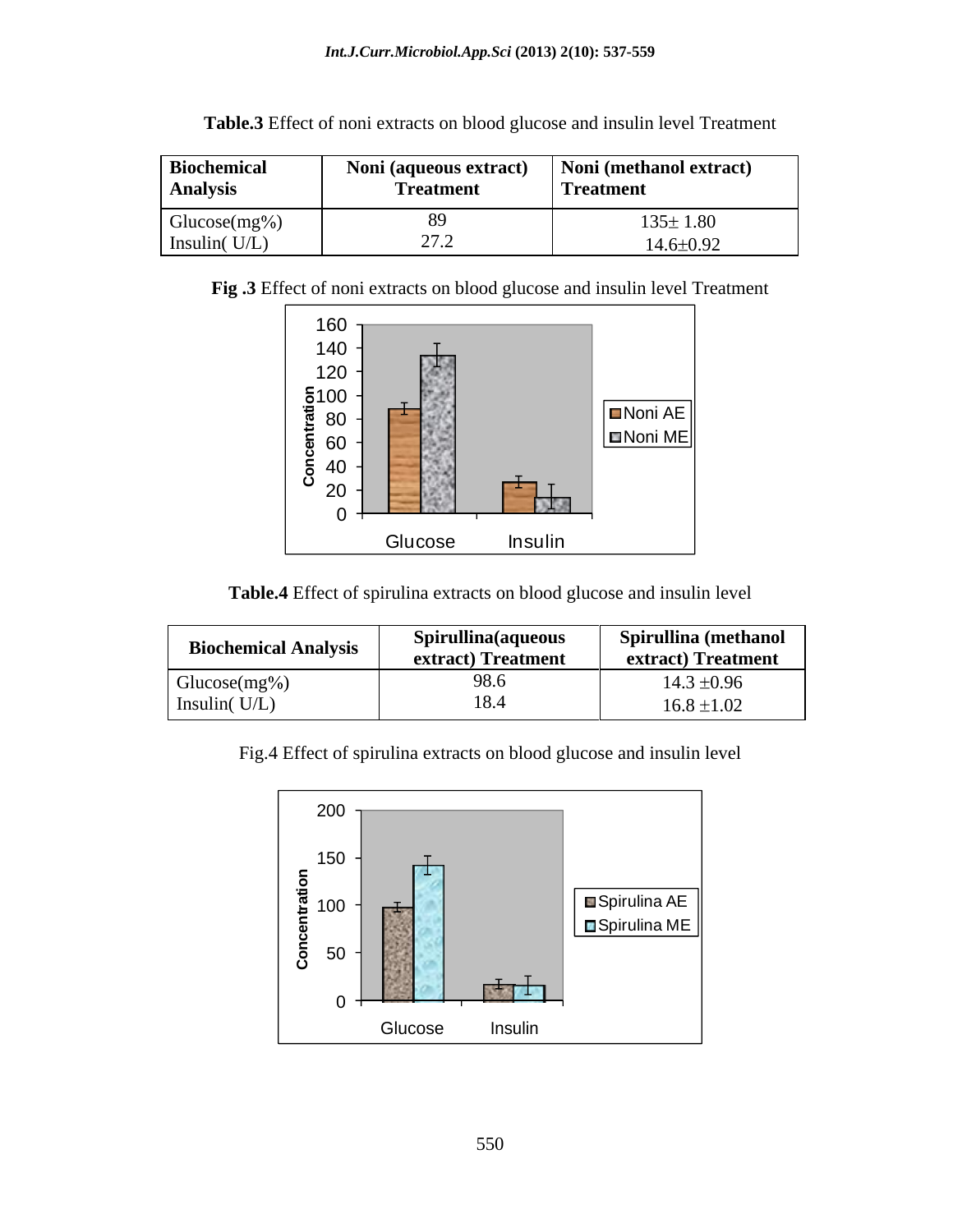**Table. 5** Effect of insulin on blood glucose and insulin level

### **Fig.5** Effect of insulin on blood glucose and insulin level



Table.6 Effect of noni extract on Superoxide dismutase and lipid peroxidase

| S.No     | <b>Treatment</b> | LP Nm/Mg protein | SOD unit /min/mg |
|----------|------------------|------------------|------------------|
|          | Control saline   | $2.87{\pm}0.10$  | $11.38 \pm 0.26$ |
| ∠.       | Control Vit C    | $1.13 \pm 0.70$  | 25.17±0.42       |
| $\cup$ . | Test 1           | $2.79 \pm 0.74$  | 13.36±0.17       |
| ┭.       | Test 2           | $2.58 \pm 0.65$  | $17.21 \pm 0.15$ |
| . J .    | Test 3           | $2.29 \pm 0.76$  | $20.79 \pm 1.24$ |
| O.       | Test 4           | $2.03 \pm 0.71$  | $21.41 \pm 1.19$ |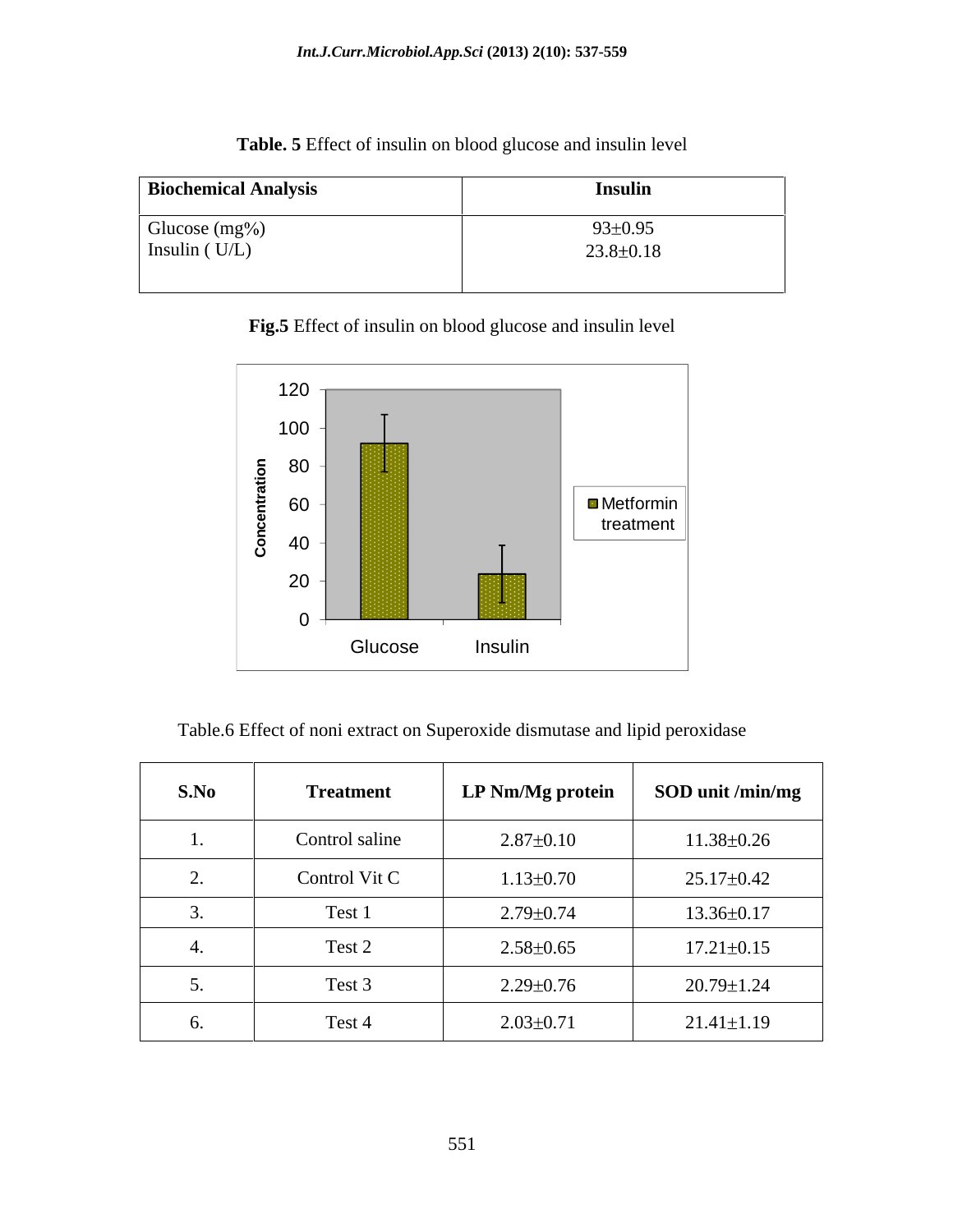

**Fig.6** Effect of noni on Superoxide dismutase and lipid peroxidase

**Table.**7 Effect of noni on Catalase and Glutathione

| S.No | <b>Treatment</b> | <b>Catalase</b><br>$n$ MH202/min/mgp<br>rotein | Glutathione      |
|------|------------------|------------------------------------------------|------------------|
| . .  | Control saline   | 78.56±1.5                                      | $6.79 \pm 0.9$   |
|      | Control Vit C    | 176.28±0.97                                    | $16.23 \pm 1.86$ |
|      | Test 1           | 91.32±0.87                                     | $8.21 \pm 0.97$  |
|      | Test 2           | 109.76±0.90                                    | $9.73 \pm 0.09$  |
|      | Test 3           | 123.36±0.91                                    | $10.03 \pm 0.10$ |
|      | Test 4           | 129.59±0.94                                    | $11.69 \pm 1.29$ |

**Fig.7** Effect of noni on Catalase and Glutathione

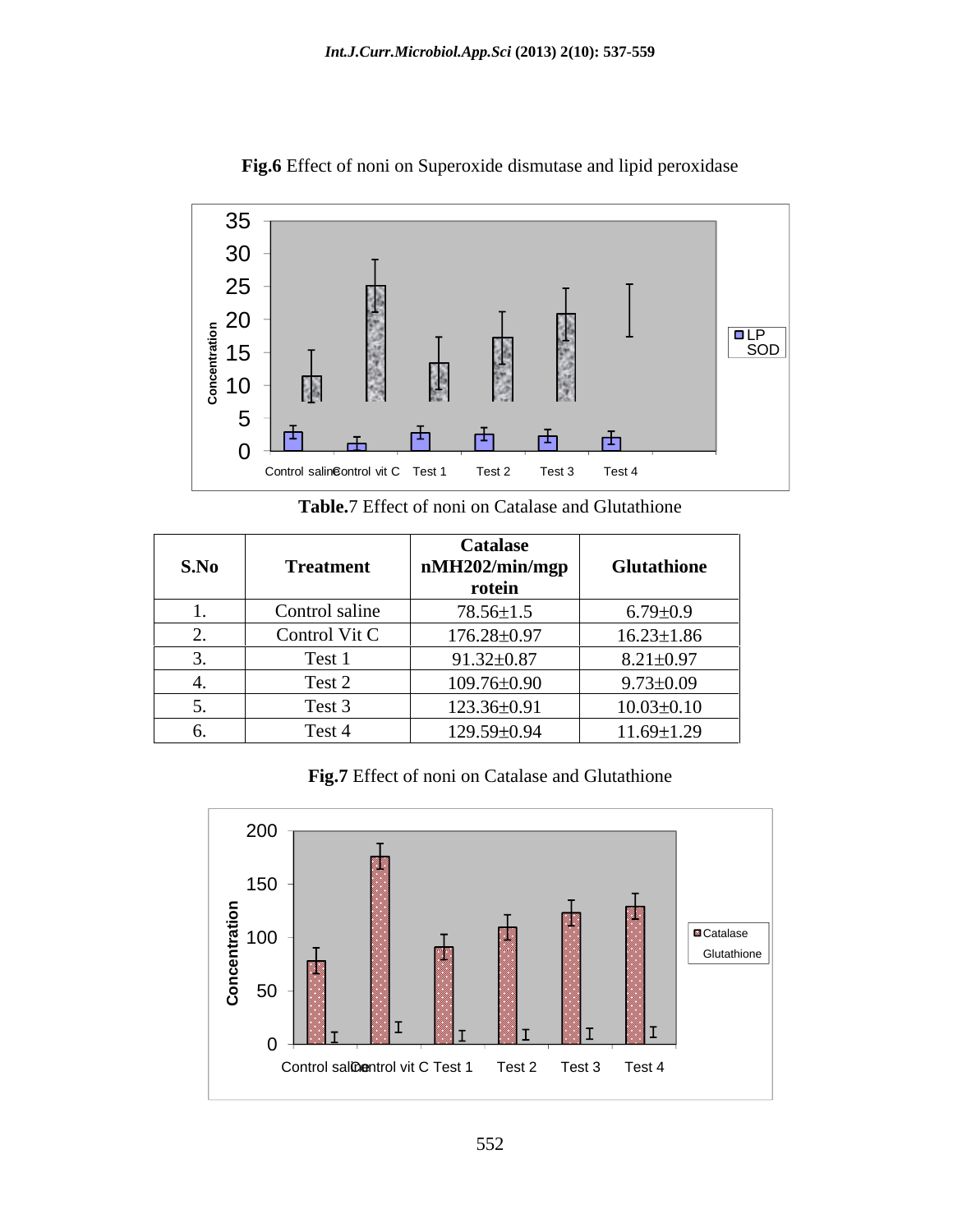| S.No      | <b>Treatment</b> | LP Nm/Mg protein | $\frac{1}{2}$ SOD unit /min/mg $\frac{1}{2}$ |
|-----------|------------------|------------------|----------------------------------------------|
| <b>1.</b> | Control saline   | $3.17 \pm 0.33$  | $11.38 \pm 1.80$                             |
|           | 2. Control Vit C | $1.44 \pm 0.33$  | $21.07 \pm 0.78$                             |
|           | Test             | $2.98 \pm 0.33$  | 12.36±0.84                                   |
|           | Test 2           | $2.89 \pm 0.33$  | $14.21 \pm 0.81$                             |
| J.        | Test :           | $2.68 \pm 0.33$  | 18.79±0.83                                   |
| v.        | Test 4           | $2.37 \pm 0.32$  | $19.41 \pm 0.76$                             |

**Table.8** Effect of spirulina extract on Superoxide dismutase and lipid peroxidase

**Fig.8** Effect of spirulina extract on Superoxide dismutase and lipid peroxidase



**Table. 9** Effect of spirulina extract on Catalase and Glutathione

| S.No                       | <b>Treatment</b> | <b>Catalase</b><br>nMH202/min/mg<br>protein | <b>Glutathione</b> |
|----------------------------|------------------|---------------------------------------------|--------------------|
|                            | Control saline   | 78.53±0.5                                   | $6.79 \pm 0.02$    |
| $\overline{\phantom{a}}$ . | Control Vit C    | 176.27±0.54                                 | $16.23 \pm 1.11$   |
| J.                         | Test 1           | $119.32 \pm 0.33$                           | $8.11 \pm 0.28$    |
|                            | Test 2           | 131.73±90.41                                | $8.99 \pm 0.21$    |
| $\cup$ .                   | Test 3           | 143.32±0.59                                 | $11.21 \pm 1.32$   |
| $\sigma$ .                 | Test 4           | 149.51±0.38                                 | $11.69 \pm 1.42$   |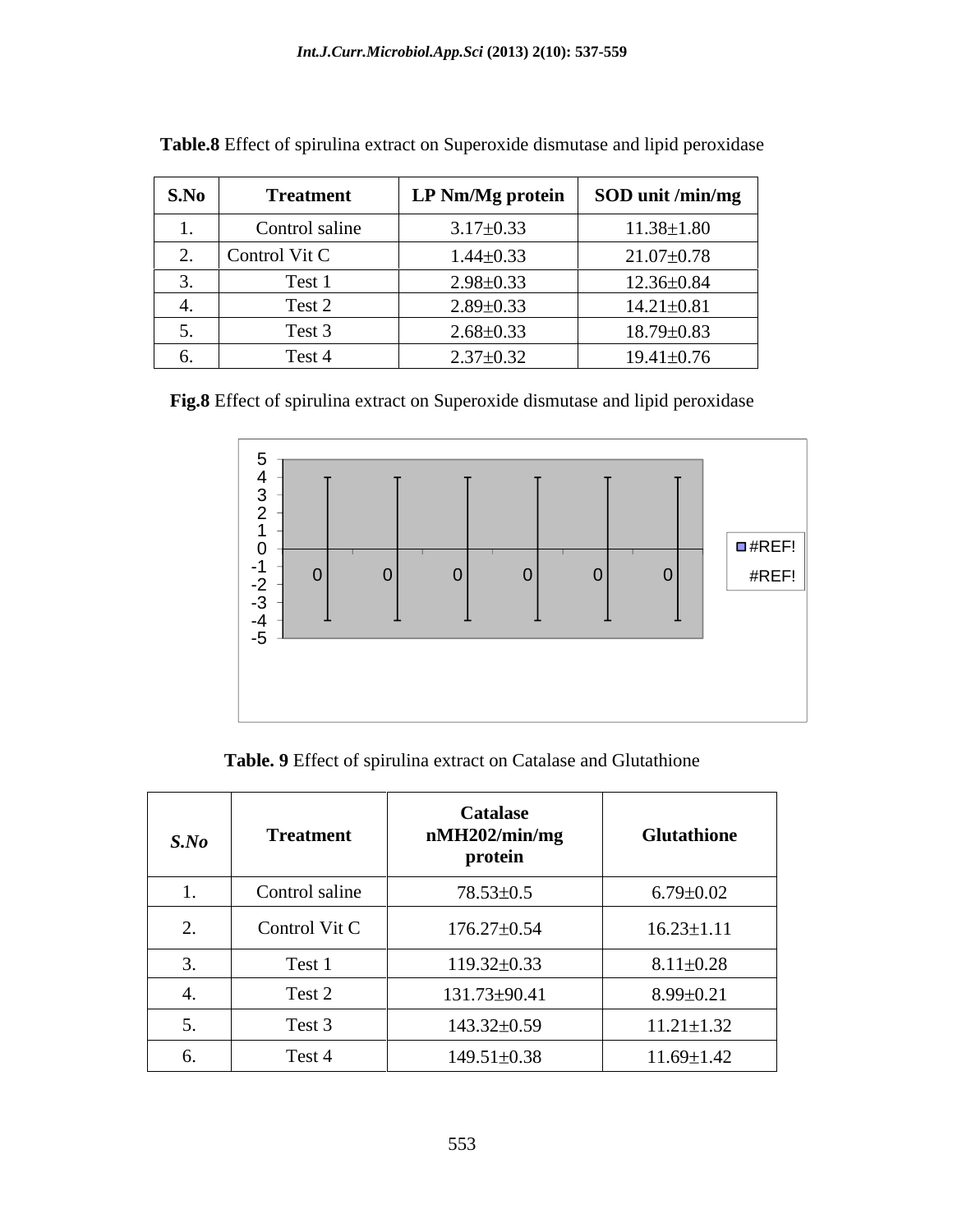

**Fig.9** Effect of spirulina extract on Catalase and Glutathione

substance of the exocrine pancreas showing no signs of insulitis as observed

Diabetes mellitus is characterized by hyperglycemia, which usually produces hyperlipidemia, hyperinsulinemia, hypertension, obesity, atherosclerosis, and even cardiovascular disease (Defronzo *et al.*, 1992; Alberti et al., 1997).

Oxidative stress is produced under diabetic conditions and it is likely involved in dysfunction (Kajimoto and Kaneto, 2004). Also, because of the relatively low expression of antioxidant enzymes such as pancreatic  $\beta$ - cells may be vulnerable to ROS attack when the system is under elevated levels of free radicals, due to

to focal mild infiltration by mononuclear insufficiency of the antioxidant defense cell. However, in group III, IV, V ,VI ,VII system, may lead to disruption of cellular animals the endocrine component was function, oxidative damages to membranes found as scattered nodules within the and enhance their susceptibility to lipid peroxidation (Baynes, 1991).

in group II. In recent years, it has been shown that many complications, such as <sup>oxidative</sup> stress and diabelic state induced dietary supplementation with natural antioxidants such as, vitamins C and E, melatonin and flavonoids attenuated the oxidative stress and diabetic state induced by STZ (Montilla *et al*., 1998

progression of pancreatic  $\beta$ -cell suppremented that the edministration of catalase and superoxide dismutase, and critical product in the spin of oxidative stress situation (Lenzen *et al.*, 1996; Tiedge *et al.*, 1997). Similarly, and clinical ctudies (Anithe and Chandra) The levels of blood glucose, plasma insulin and serum C-peptide were estimated and studied in streptozotocin diabetic rats. The findings were compared between normal, diabetic and spirulina supplemented diabetic rats. The findings indicated that the administration of spirulina tended to bring the parameters significantly towards the normal. The effect of spirulina at a dose of 15mg/kg body weight yield a higher level of significance than the doses of 5 and 10mg/kg body weight, therefore the former was used in further biochemical; and clinical studies. (Anitha and Chandra Lekha Kasi Reddy, 2006).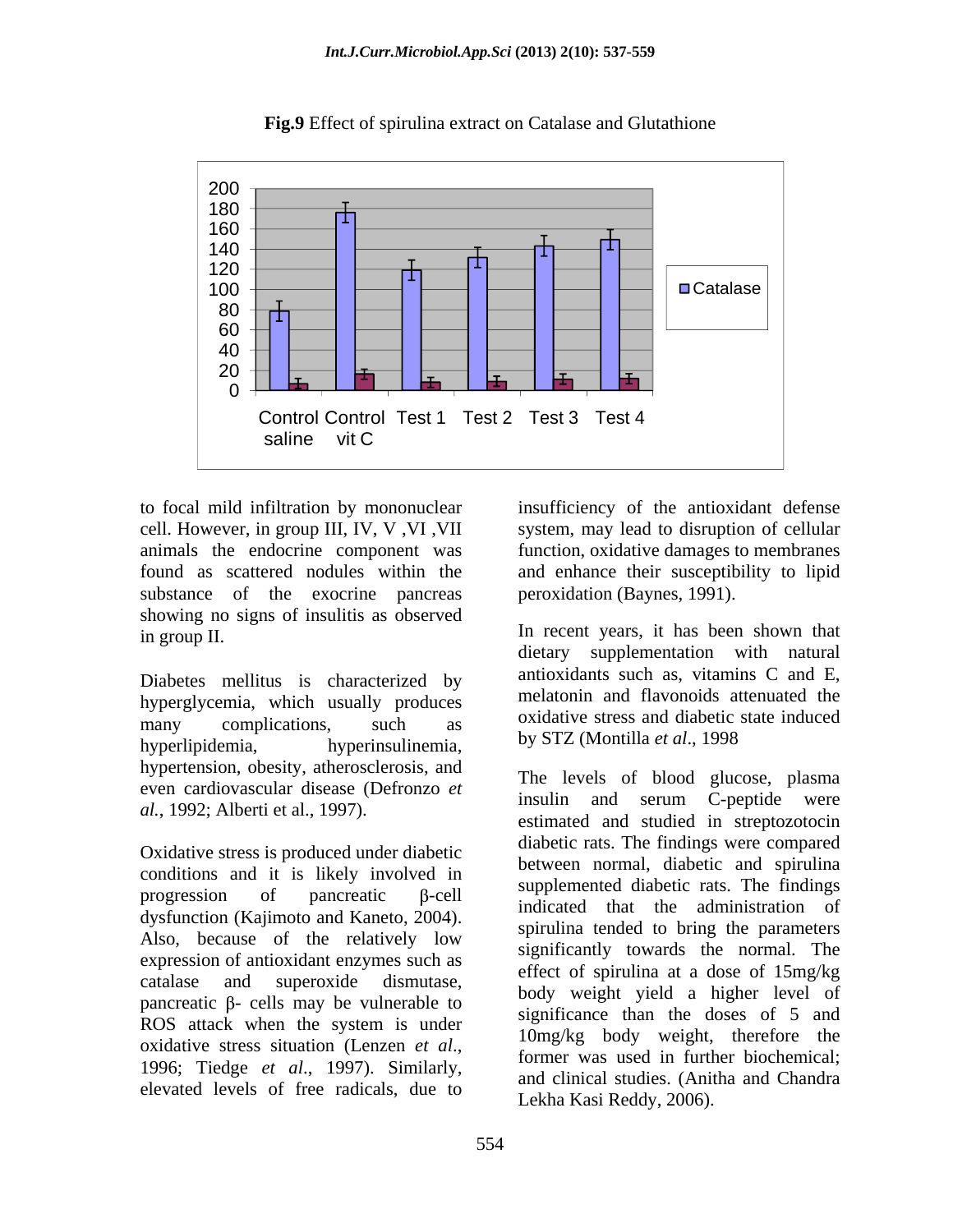Streptozotocin (STZ) is an antibiotic that glutathione S-transferase (GST) activity can cause pancreatic  $\beta$ -cell destruction, so were evaluated in vitro. Total antioxidant it is widely used experimentally as an activity of aqueous extract of spirulina agent capable of inducing insulin- at1mg/ml concentration was 1.33mmol/l. dependent diabetes mellitus (IDDM), also known as type 1 diabetes mellitus (T1DM). The *Morinda citrifolia* is spirulina was1.73mmol/l respectively. particularly adapted to treat Type II Both aqueous and alcoholic extracts of diabetes. The *Morinda citrifolia* product is spiruling showed protection against tpreferably a leaf extract, but may also be BOOH induced cytotoxicity and in the form of a juice, a puree juice, a production of ROS in cultured C6 glial dietary fiber, or other similar forms and is incorporated into various carriers or naturaceutical compositions suitable for in The naturaceutical may also combine other spirulina was prepared for antioxidant food products into the naturaceutical, such vitamin content (vitamin C and E), total as fruit juices, dietary supplements, phenolic coumpounds. Antioxidant status, vitamins and minerals, and others vivo reducing ower and the effect on treatment of a patient. . (Jensen *et al.*, glutathione S-transferase(GST) activity<br>2007). were evaluated in vitro. Total antioxidant

Insulin is a biguanide derivate used as an at1mg/ml concentration was 1.33mmol/l. oral hypoglycaemic drug in diabetics. The animals were rendered diabetic by antioxidant activity of alcoholic extract of intraperitoneal injection of 65 mg/kg STZ. spirulina was1.73mmol/l respectively. Fourteen days later, insulin was given at Both aqueous and alcoholic extracts of 25 mg/kg by gavage, daily for 28 days, to STZ diabetic rats and a control group. In BOOH induced cytotoxicity and the STZ-diabetic group, some production of ROS in cultured C6 glial degenerative changes were observed by light microscopic examination. But the the STZ-diabetic group given insulin. In the STZ-diabetic group, blood glucose levels decreased. In the STZ-diabetic (Yanardag *et al.*, 1999). with fruit extract, suggesting

Aqueous and alcoholic extracts of *citrifolia* fruit. Determination of spirulina was prepared for antioxidant

similar concentration the total antioxidant activity of alcoholic extract of spirulina showed protection against t-BOOH induced cytotoxicity and cells. (Vasudha shukla *et al*., 2009).

and alcoholic extracts of reducing ower and the effect glutathione S-transferase(GST) activity were evaluated in vitro. Total antioxidant activity of aqueous extract of spirulina At similar concentration the total spirulina showed protection against t- BOOH induced cytotoxicity and cells. (Mani *et al.,*2005).

degenerative changes were decreased in The elevated levels of blood glucose, group given insulin, blood glucose level treatment with the noni fruit extract. and liver GSH increased. So it was Similarly significant decrease in the levels concluded that insulin has a protective of plasma insulin and haemoglobin were effect on hepatotoxicity produced by STZ. elevated to near normal after treatment vitamin content (vitamin C and E), total (TBARS), hydroperoxidase and both phenolic coumpounds. Antioxidant status, enzymatic and non-enzymatic antioxidants reducing power and the effect on evidenced the antioxidant potential of theglycosylated hemoglobin, blood urea, and serum creatinine in the diabetic rats reverted back to near normal after with fruit extract, suggesting antihyperglycemic effect of *Morinda citrifolia* fruit. Determination of thiobarbituric acid reactive substance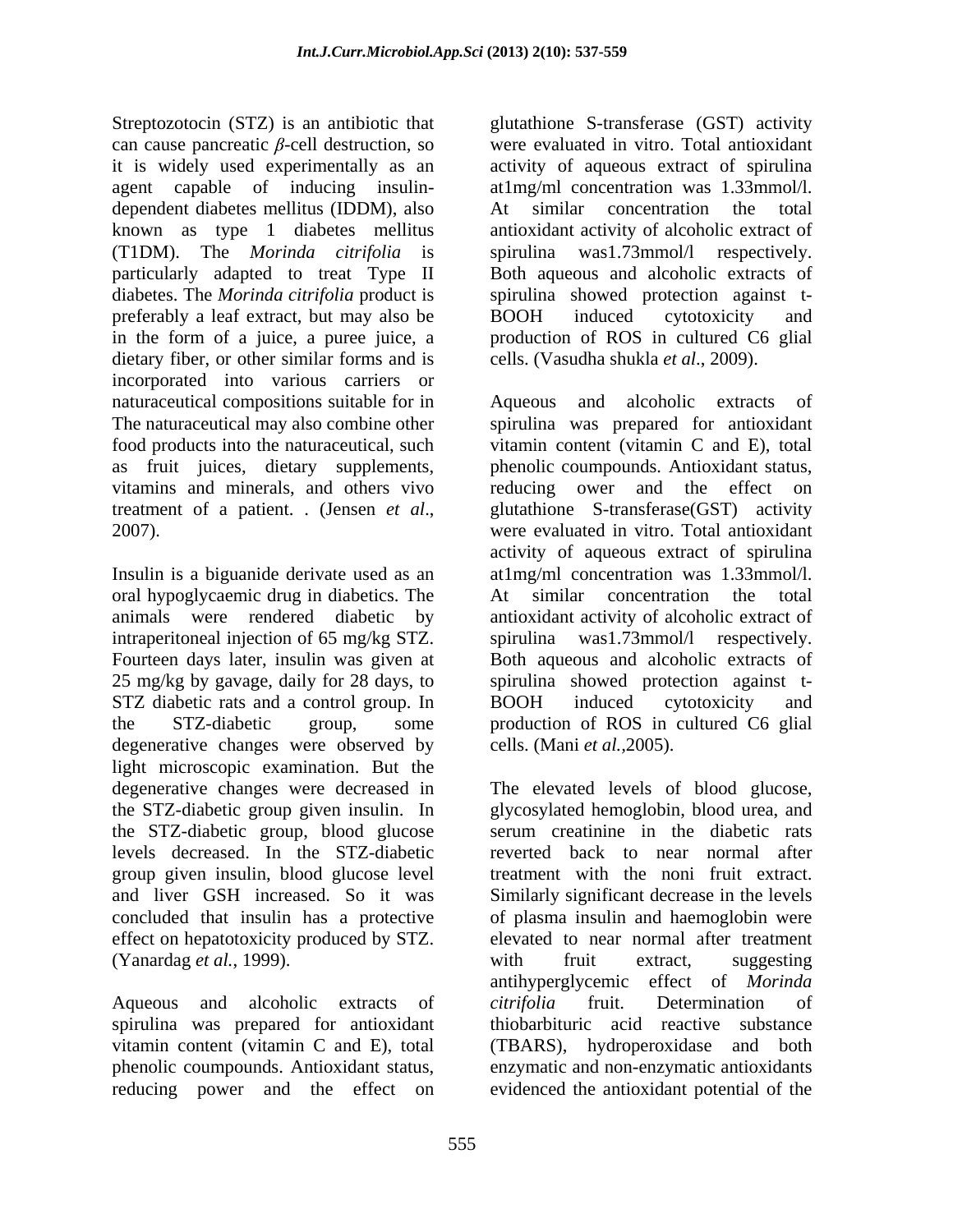extract of noni fruit, which in turn may be responsible for its hypoglycemic potential. Children and Adolescents: A (U.S Mahadeva Rao and S. Subramanian, 2008) Epidemiology, Pathogenesis,

- Reactive Oxygen Species. In: The handbook of oxidative metabolism. Massachusetts: ESA Inc. p. 1-1 to 4-4.
- Alessio, H.M., and E.R. Blasi2000. Physical activity as a natural Linn. J Sci Industrial Res; 20B: 331-3. healthy lifestyle. Res. Q. Exerc. Sport.
- information on the ethnobotanical preliminary report. 1922". Converties of Noni*Morinda citrifolia*. 10: 1281–6. PMID 1933711. properties of Noni*Morinda citrifolia*. IO: 1281–6. PMID 1933711.<br>In: The useful plants of India. Baynes KCR, Boucher BJ, Feskens EJM,
- American Diabetes Association 2005.

- Chandralekha2006.Effect of *Phycology*, 5, 235-241.<br>
Supplementation of Spirulina on Blood Brancati FL, Kao WHL, Folsom AR, Supplementation of Spirulina on Blood Glucose,Glycosylated Hemoglobin and Lipid Profile of Male Non insulin
- Anuradha V, Vidhya D. Impact of administration of spirulina on the blood glucose levels of selected spirulina in non-insulin dependent diabetes mellitus NIDDM patients. MS Coimbatore, 1989:1-70. 28. Iyer U, Pariskh S. Glycemic index of spirulina
- Arlan Rosenbloom and Janet H

**References** *Diabetes Association,U.S..* pp. 1. ISBN Silverstein 2003. Type 2 Diabetes in Children and Adolescents: A Clinician's Guide to Diagnosis, Epidemiology, Pathogenesis, Prevention, and Treatment. *American*  978-1580401555.

- Acworth, I.N., and B. Bailey 1997. Balakrishna S, Seshadri TR,<br>Reactive Oxygen Species In: The Venkataramani B.1961Special Balakrishna S, Seshadri TR, Venkataramani B.1961Special chemical component of commercial woods and related plant materials: Part X-Heartwood of *Morinda citrifolia*
- antioxidant booster and its effect on a Banting FG, Best CH, Collip JB, 68 4: 292-302. 1991. "Pancreatic extracts in the Allen WH, London C 1873 .Some treatment of diabetes mellitus: Campbell WR, Fletcher AA November treatment of diabetes mellitus: preliminary report. 1922". *CMAJ* 145 10: 1281–6. **PMID** 1933711.
	- "Total Prevalence of Diabetes & Pre-<br>tolerance anal insulinaemia in elderly Baynes KCR, Boucher BJ, Feskens EJM, Kromhout D1997.Vitamin D, glucose tolerance anal insulinaemia in elderly men. *Diabetologia.*; 403:344-347.
- diabetes".<br><http://www.diabetes.org/diabetes-> Belay, A.; Ota, Y.; Miyakawa, K.; [statistics/prevalence.jsp.](statistics/prevalence.jsp) Retrieved Shimamatsu, H. 1993, Current 2006-03-17. knowledge on potential health benefits Anitha, L., and K. of *Spirulina*. *Journal of Applied* Shimamatsu, H. 1993, Current
	- Dependent Diabetics. American and white adults: the *Phycology*, 5, 235-241. Brancati FL, Kao WHL, Folsom AR, Watson RL, Szklo M2000 . Incident type 2 diabetes mellitus in African Atherosclerosis Risk in Communities Study. Journal of the American Med Association.; 28317: 2253–2259.
	- diabetic patients. Indian J Nutr Dietet Brian J. Welch, MD and Ivana Zib, MD<br>2001.38.40-44 27 Babu DY 2004 Case Study: Diabetic 2001;38:40-44. 27. Babu DY. Hypoglycaemic effects of algae Ketoacidosis in Type 2 Diabetes: Brian J. Welch, MD and Ivana Zib, MD 2004 Case Study: Diabetic "Look Under the Sheets", *Clinical Diabetes*, , 22 4, 198-200.
	- thesis. Bharathiar University, Bruggnecate JT1992. Native plants can heal your wounds. Honolulu Star- Bulletin Local News Feb 2.
	- supplemented recipes in NIDDM Clarkson P. M1995. Antioxidants and its subjects. MS thesis. type. Crit.Rev. Food Sci. Nutr. 35: Clarkson P. M1995. Antioxidants and its 131-141..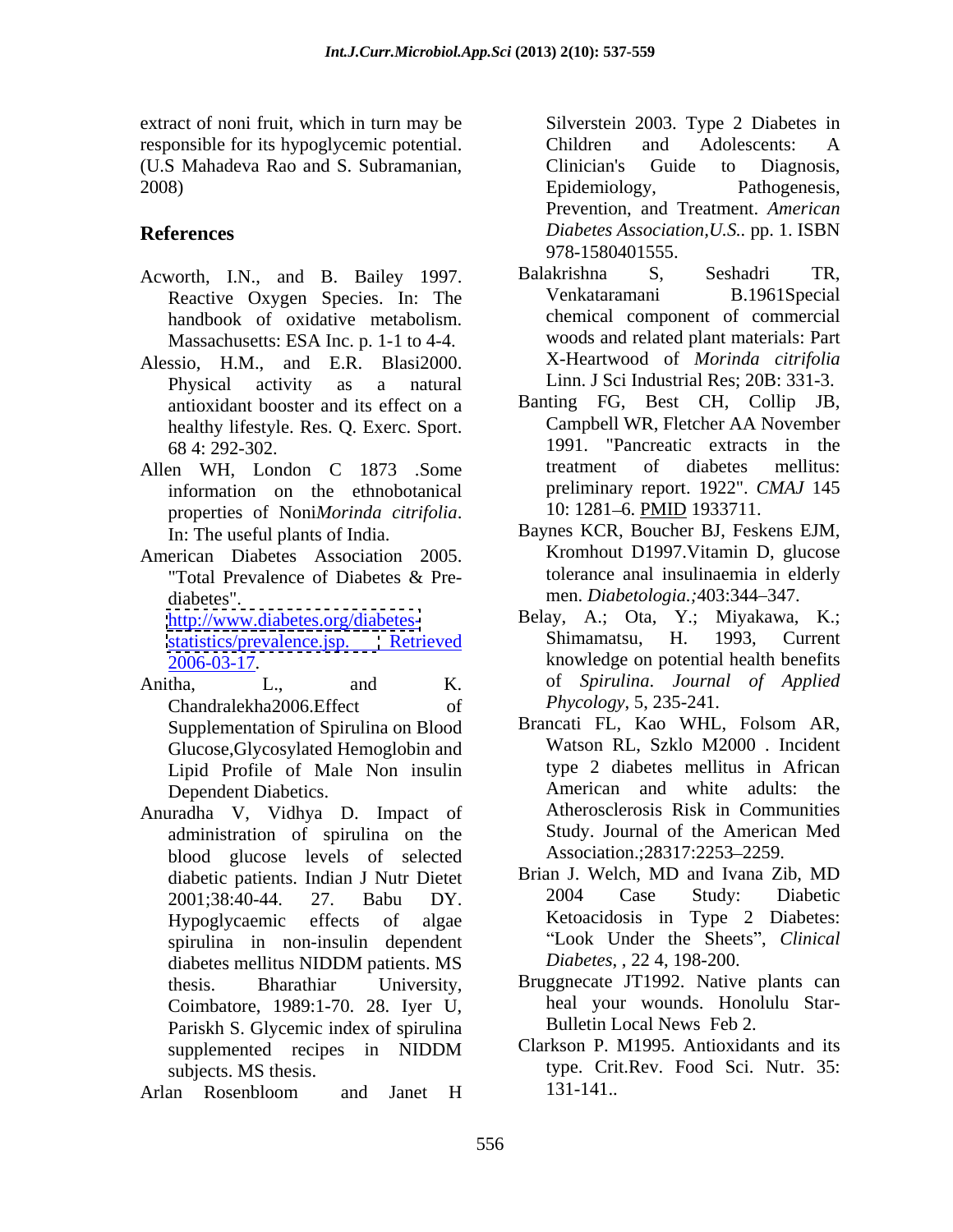- Clarkson P. M1998. Antioxidants and *Spirulina platensis* protean extract. *Il*  diabetes mellitus. Crit.Rev. Food Sci. Farmaco, 56, 497-500.
- Cooke DW, Plotnick L November 2008. 84; quiz 385.doi:10.1542/pir.29-11-
- Costa, J.A.V.; Linde, G.A.; Atala, D.I.P.; Mibielli, G.M.; Kruger, R.T 2000, Modelling of growth conditions for
- Dekkers, J. C., L. J. P. van Doornen, and Wistar rats. J Biochem Mol
- Del Mastero, R.F1980. An approach to free radicals in medicine an biology.
- Del Mastero, R.F1980. An approach to
- Dillard, C.J., R.E. Litov, W.M. Savin, E.E. Dumelin, and A.L. Tappel 1978 ozone on pulmonary function and lipid
- Dillard, C.J., R.E. Litov, W.M. Savin, E.E.
- Dobson, M. 1776. "Nature of the urine in doi:10.2337/diacare.21.4.518. diabetes". *Medical Observations and*
- explains the health promoting action of
- Estrada, J.E.; Bescós, P.; Villar Del Himsworth 1936. "Diabetes mellitus: its

- Nutr. 35: 131-141. Farine JP, Legal L, Moreteau B, Le Quere "Type 1 diabetes mellitus in fruits ofMor inda citr ifolia and their pediatrics". *Pediatr Rev* 29 11: 374 effects on Drosophila. Phytochemistry; *Farmaco*, 56, 497-500. Farine JP, Legal L, Moreteau B, Le Quere JL1996. Volatile components of ripe 41:433-8.
- 374. PMID 18977856. Freed, C.B., Zaul , Rayman ,James 2000.Activation of AMPK pathway by insulin in STZ diabetic rats.
- cyanobacterium *Spirulina platensis* in Antihyperlipidemic effect of D-pinitol microcosms. on streptozotocin-induced diabetic G.Kemper1996. The Role of *Toxicol*.;224:220-4. Geethan PK, and Prince PS 2008. Wistar rats. *J Biochem Mol Toxicol*.;224:220-4.
- Antioxidant Vitamins and Enzymes in Goldfarb, A 1999. H. Nutritional diabetes mellitus. Clinical sMed 21: 213-238. preventive modalities in exercise-Goldfarb, A 1999. H. Nutritional antioxidants as therapeutic and induced muscle damage. Can. J. Appl. Physiol. 24: 249-266.
- Acta. Phyiol. Scand. 492: 153-168. Halliwell, B., and J.M.C. Gutteridge1985. free radicals in medicine an biology. other oxygen-derived species. In: Free Acta. Phyiol. Scand. 492: 153-168. Radicals in Biology and Medicine. The chemistry of oxygen radicals and New York: Oxford University Press, p. 20-64. ]
- Effects of exercise, vitamin E, and Harris MI, Flegal KM, Cowie CC, *et al.* peroxidation. J. Appl. Physiol. 45: 927. impaired fasting glucose, and impaired Dumelin, and A.L. Tappel 1999. Third National Health and Nutrition Effects of antioxidants on STZ induced<br>Examination Survey, 1988–1994". rats. Diabetes Care 21 4: 518–24. April 1998. "Prevalence of diabetes, glucose tolerance in U.S. adults. The Examination Survey, 1988–1994". *Diabetes Care* 21 4: 518–24. <u>doi</u>:10.2337/diacare.21.4.518.<br>PMID 9571335..
- *Inquiries* 5: 298–310. The pharmacologically **Heinicke R1985**. The pharmacologically Duke JA1992. Handbook of active ingredient of Noni. Bulletin of phytochemicals. Boca Raton, FL: CRC Publishing.Heinicke R. The Xeronine Garden, Wang M, Kikuzaki H, Csiszar sys tem: a new cellular mechanism that K, Boyd CD, Maunakea A, Fong SF, NONI and Bromelian. Direct Source Publishing; 2001. *Morinda citrifolia* Noni. theNational Tropical Botanical et al. Novel trisaccharide fatty acid ester identified from the fruits of
	- Fresno, A.M. 2001, Antioxidant differentiation into insulin-sensitive activity of different fractions of and insulin-insensitive types*".* Lancet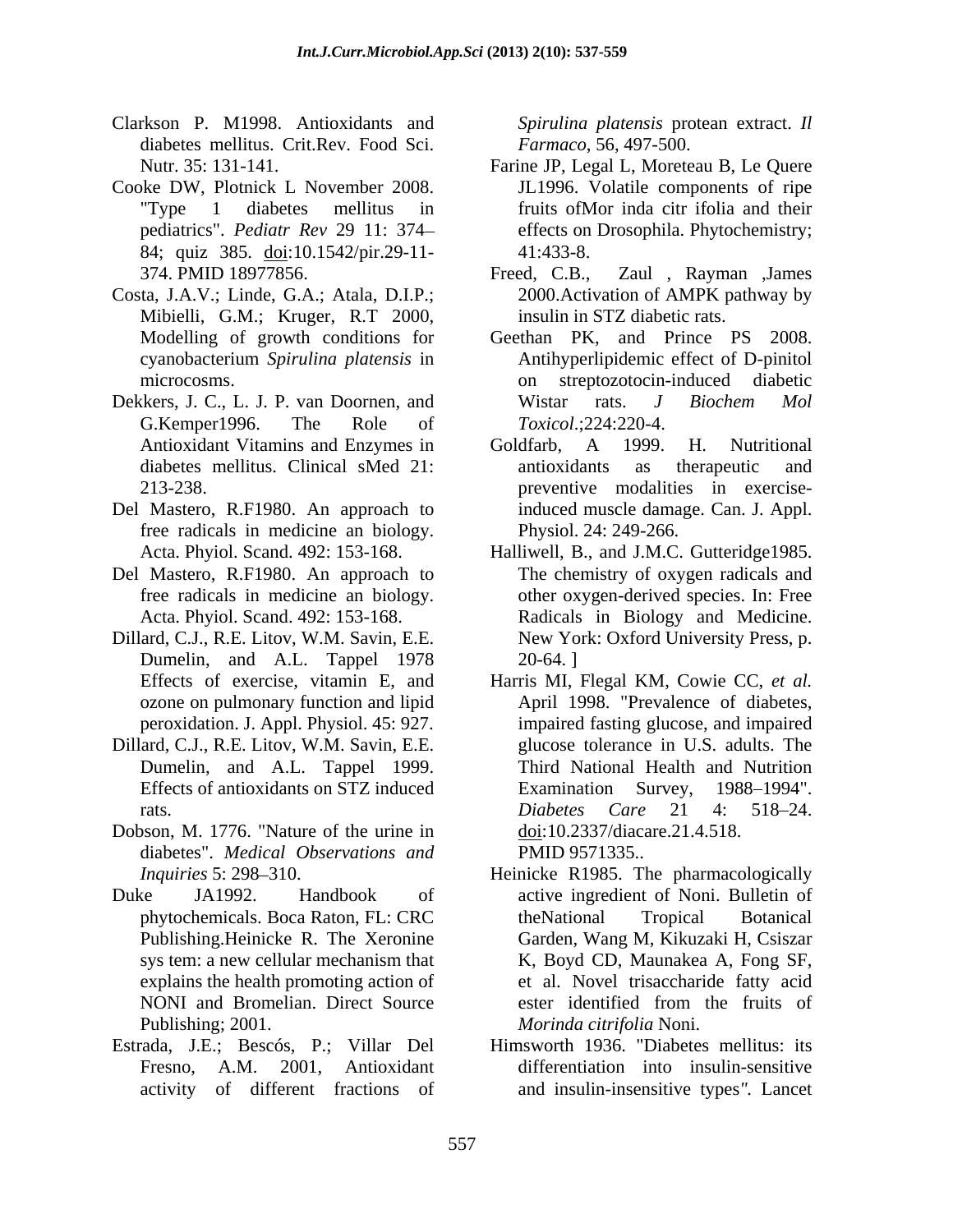*i: 127 30. doi:10.1016/S0140-*

- Inzucchi SE, Sherwin RS2008 .The Mellitus. *Endocrinol Metab Clin* N
- 
- Jensen, R.S Roddy ,C.K Ellie 2007Clinical
- Jeppesen PB, Gregersen S, Rolfsen SE, J, Kruhøffer M, Orntoft T, Hermansen *in the diabetic Goto-Kakizaki rat. Metabolism.* 523:372-8. the microalga *Spirulina maxima*. Miranda, M.S.; Cintra, R.G.; Barros,
- 
- Kong 1998.Definition, classification Type I ,Type Iiand Gestational diabetes , its
- Krauss B1993. Plants in Hawaiian culture.
- Lawrence JM, Contreras R, Chen W, Sacks DA May 2008. "Trends in the prevalence of preexisting diabetes and gestational diabetes mellitus among a *Diabetes Care* 31 5: 899–904. diabetes
- Layam, A., C. L. K. Reddy Morton JF1992. The ocean-going Noni, or
- Liu G, Bode A, Ma WY, Sang S, Ho CT, Dong Z2001 Two novel glycos ides 46: 241-56. noni inhibit AP-1 transactivation and epidermal JB6 cell line. Cancer Res ;

61: 5749-56.

- *67360136134-2.* Mahadeva Rao,U.S., and S. Subramanian Prevention of Type 2 Diabetes effect of *Morinda citrifolia* on 2008.Hypoglycemic and antioxidant effect of *Morinda citrifolia* streptozotocin induced rats.
- Am 34 2205 199-219. . Jack L, Boseman L, Vinicor F2004. "Aging Americans and diabetes. <sup>A</sup> Maiden JH1889.. Useful native plants of Australia including Tasmania. Sydney: Tunerand Henderson Publisher; p 45.
	- public health and clinical response". McCarty MF. 2000.Toward practical Geriatrics 59 4: 14–7. **prevention** of type 2 diabetes. *Med.* The same of type 2 diabetes. *Med.* May;545:786-93.
	- Research on *Morinda citrifolia* L. Merrill ED1992. Noni *Morinda citrifolia* Noni as an edible plant. In: Technical Jepsen M, Colombo M, Agger A, Xiao poisonous plants of the islands of the manual:emergency food plants and pacific. The contract of the contract of the contract of the contract of the contract of the contract of the contract of the contract of the contract of the contract of the contract of the contract of the contract of the c
	- K. 2003. *Antihyperglycemic and blood pressure-reducing ef ects of stevioside* Barrow1998. Antioxidant activity of Miranda, M.S, R.G Cintra AND SBM
- Kapoor R, Mehta U. Effect of S.B.M.; Filho, J.M. 1998, Antioxidant supplementation of blue green algae on activity of the microalga Spirulina outcome of pregnancy of rats.. maxima. *Brazilian Journal of Medical and Biological Research*, 31, 1075- 1079
	- symptoms and treatment. Mohammad Mohiuddin, Md. Shah Amran Honolulu: University of Hawaii Press. *vivo* Effects of Caffeine on the and Md. Amjad Hossain2009.The *In*  Hypoglycemic Activity of Gliclazide and Insulin in Healthy Rats
		- Montilla **Montilla**

racially/ethnically diverse population antioxidants in scavenging oxidative of pregnant women, 1999 2005". stress and streptozotocin induced ,PoterW,Wang,Timms1998.Natural diabetes **diabetes** 

- <u>doi</u>:10.2337/dc07-2345. *Morinda citrifolia*, Linn. Antiseptic 1970;<br>PMID 18223030. 67: 167-71. *Morinda citrifolia*, Linn. Antiseptic 1970; 67: 167-71.
- 2000.Antidiabetic property of Indian mulberry *Morinda* spirullina. *citrifolia*,Rubiaceae and some of its Indian mulberry *Morinda*  'colorful' relatives. Economic Botany; 46: 241-56.
- from the fruitsof *Morinda citrifolia* Netter1997 Structure and mechanism of streptozotocin
- cell trans formationin the mouse Parikh P,Mani,A.N Sharma 2000. Study of hypoglycemic activity of spirulina.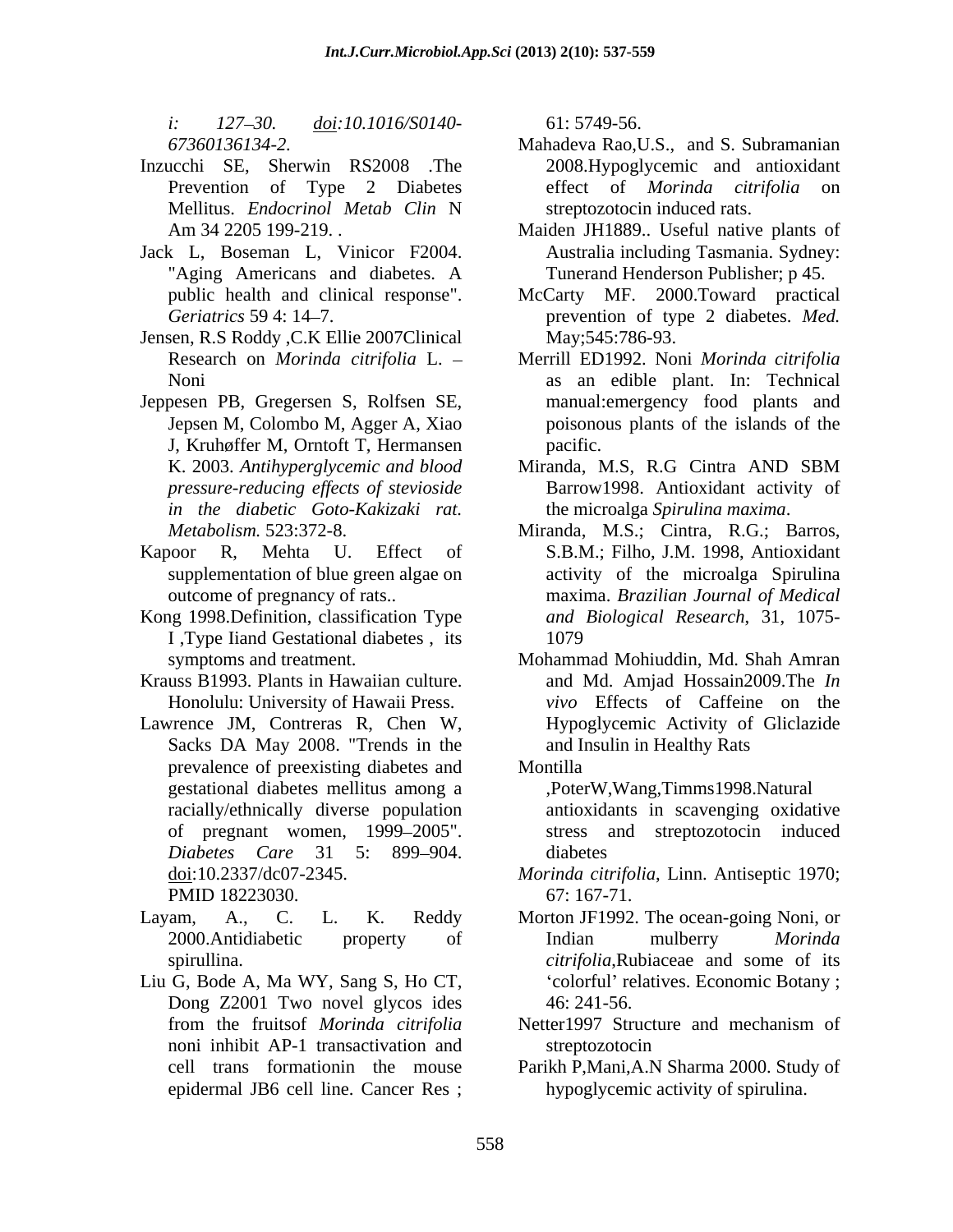- Rother KI 2007. "Diabetes treatment-<br>
Tomkinson AJ and Jameson1993. The England *Journal of Medicine* 356 15:
- Sang S, Cheng X, Zhu N, Stark RE, Badmaev V, Ghai G, et al2001.
- Sang S, Cheng X, Zhu N, Wang M, Jhoo Venkataraman LV. Spirulina 1998global *citrifolia*. J Nat Prod ; 64: 799-800.
- Saydah SH, Miret M, Sung J, Varas C, "Postchallenge hyperglycemia and
- Saydah SH, Miret M, Sung J, Varas C, Gause D, Brancati FL August 2001. Care 27 5: 1047–53.
- Sena CM, Nunes E, Louro T, Proença T, World Health Organisation Department of
- Simonsen JL1920. Note on the constituents Complications http://whalibdoc. of *Morinda citrifolia*. J Chem Soc;117:
- 
- Solomon N1999. The tropical fruit with
- Tabrah FL, Eveleth BM1966. Evaluation 223-30. STZ induced diabetic rats.
- bridging the divide". The New 1499 501 diabetes on the development and Flavonolglycosidesand novel iridoid glycoside from the leaves of *Morinda citrifolia*. J Agric FoodChem; 49: Research Group". *The New England* 4478-81. *Journal of Medicine* 329 14: 977 86... Tomkinson AJ and Jameson1993.The Diabetes Control And Complications. "The effect of intensive treatment of progression of long-term complications in insulin-dependent diabetes mellitus. The Diabetes Control and Complications Trial
- JW, Stark RE, *et al* 2001 Iridoid reach of a health care product. glycosides from the leaves of *Morinda*  Souvenir, IFCON '98, 4th International Food Convention;175.
- Gause D, Brancati FL August 2001. Isle Botanica, Honolulu, Hawaii, 1992. Whistler W. Tongan1992 herbal medicine. p 89-90.
- mortality in a national sample of U.S. Wild S, Roglic G, Green A, Sicree R, adults". *Diabetes Care* 24 8: 1397 King H May 2004. "Global prevalence 402. of diabetes: estimates for the year 2000 and projections for 2030". *Diabetes Care* 27 5: 1047–53.
- "Postchallenge hyperglycemia and Wild S, Roglic G, Green A, Sicree R, mortality in a national sample of U.S. King H May 2004. "Global prevalence adults". *Diabetes Care* 24 8: 1397 of diabetes: estimates for 2000 and 402. <u>doi</u>:10.2337/diacare.24.8.1397. projections for 2030". *Diabetes Care*<br>PMID 11473076. 27 5: 1047–53.. projections for 2030". *Diabetes Care* 27 5: 1047 53..
- Seiça RM. 2007.Endothelial Noncommunicable Disease dysfunction in type 2 diabetes: effect Surveillance 1999. "Definition, of antioxidants. *Rev Port Cardiol.* 266:609-19. Diabetes Mellitus and its 561-4. 9.2.pdf. Noncommunicable Disease Surveillance 1999. "Definition, Diagnosis and Classification of Diabetes Mellitus and its Complications" <http://whqlibdoc>. who.int/hq/1999/WHO\_NCD\_NCS\_9 9.2.pdf.
- Singh J, Tiwari RD1976. Flavone Wu MS, Liang JT, Lin YD, Wu ET, Tseng glycosides from the flowers of YZ, Chang KC. 2008. *Morinda citrifolia*. J Indian Chem Soc 1976; 53: 424. **Impairment** of cardiac pumping 101 medicinal uses, NONI juice. 2nd and nicotinamide-induced type 2 ed.Woodl and Publishing. diabetes. *Br J Pharmacol.* 1544:758- YZ, Chang KC. 2008. Aminoguanidine prevents the impairment of cardiac pumping mechanics in rats with streptozotocin and nicotinamide-induced type 2 64.
	- of the effectiveness of ancient Yanardag, R., Simmon Wolf 1999. Hawaiian medicine.Hawaii Med J ; 25: Hypoglycemic activity of insulin in Yanardag, R., Simmon ,Wolf 1999. STZ induced diabetic rats.